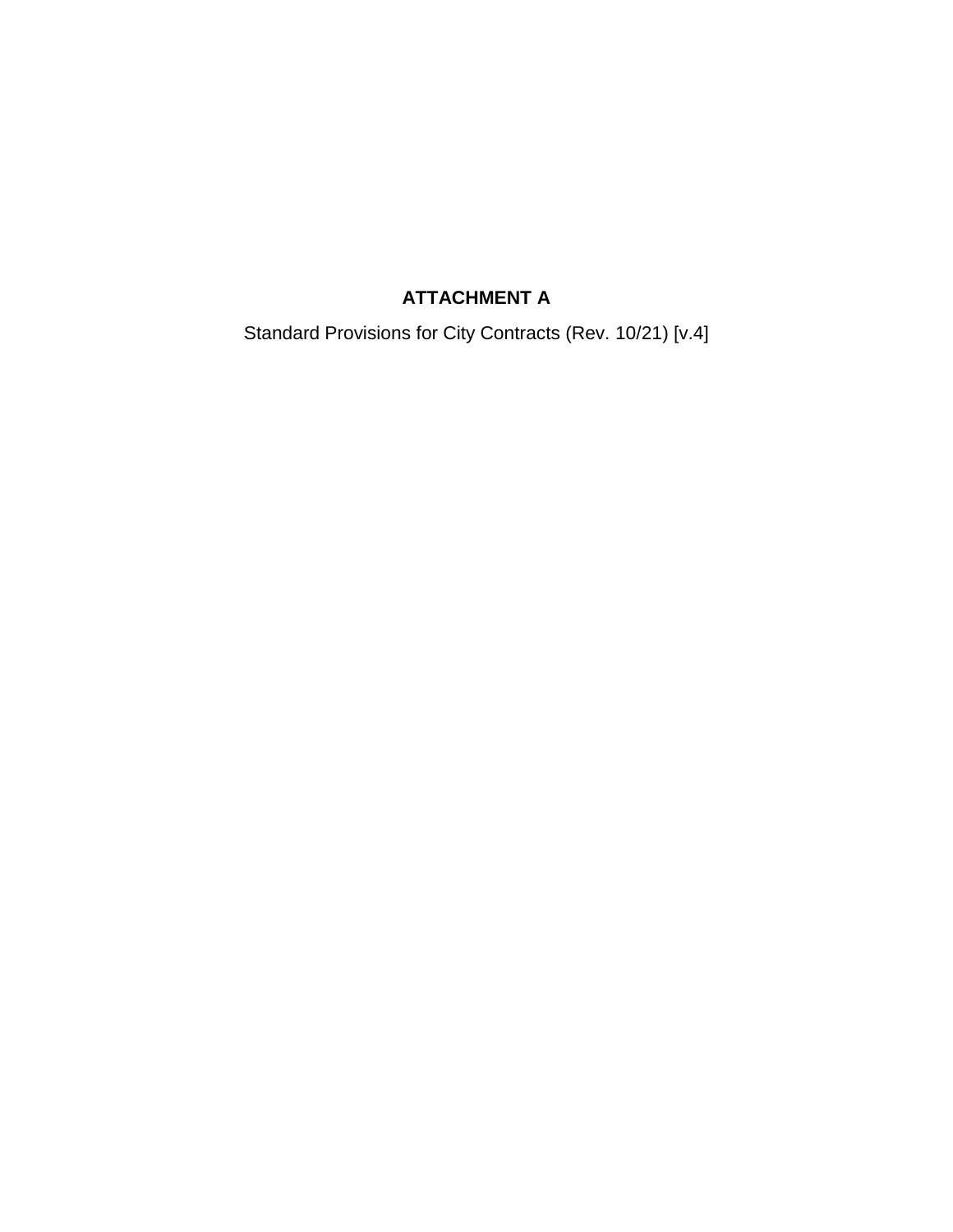# **STANDARD PROVISIONS FOR CITY CONTRACTS**

# **TABLE OF CONTENTS**

| PSC-1         |                                                                            |  |
|---------------|----------------------------------------------------------------------------|--|
| PSC-2         |                                                                            |  |
| PSC-3         |                                                                            |  |
| PSC-4         |                                                                            |  |
| PSC-5         |                                                                            |  |
| PSC-6         |                                                                            |  |
| PSC-7         |                                                                            |  |
| PSC-8         |                                                                            |  |
| PSC-9         |                                                                            |  |
| <b>PSC-10</b> |                                                                            |  |
| <b>PSC-11</b> |                                                                            |  |
| <b>PSC-12</b> |                                                                            |  |
| <b>PSC-13</b> |                                                                            |  |
| <b>PSC-14</b> |                                                                            |  |
| <b>PSC-15</b> | Current Los Angeles City Business Tax Registration Certificate Required  6 |  |
| <b>PSC-16</b> |                                                                            |  |
| <b>PSC-17</b> |                                                                            |  |
|               |                                                                            |  |
| <b>PSC-19</b> |                                                                            |  |
| <b>PSC-20</b> |                                                                            |  |
| <b>PSC-21</b> |                                                                            |  |
| <b>PSC-22</b> |                                                                            |  |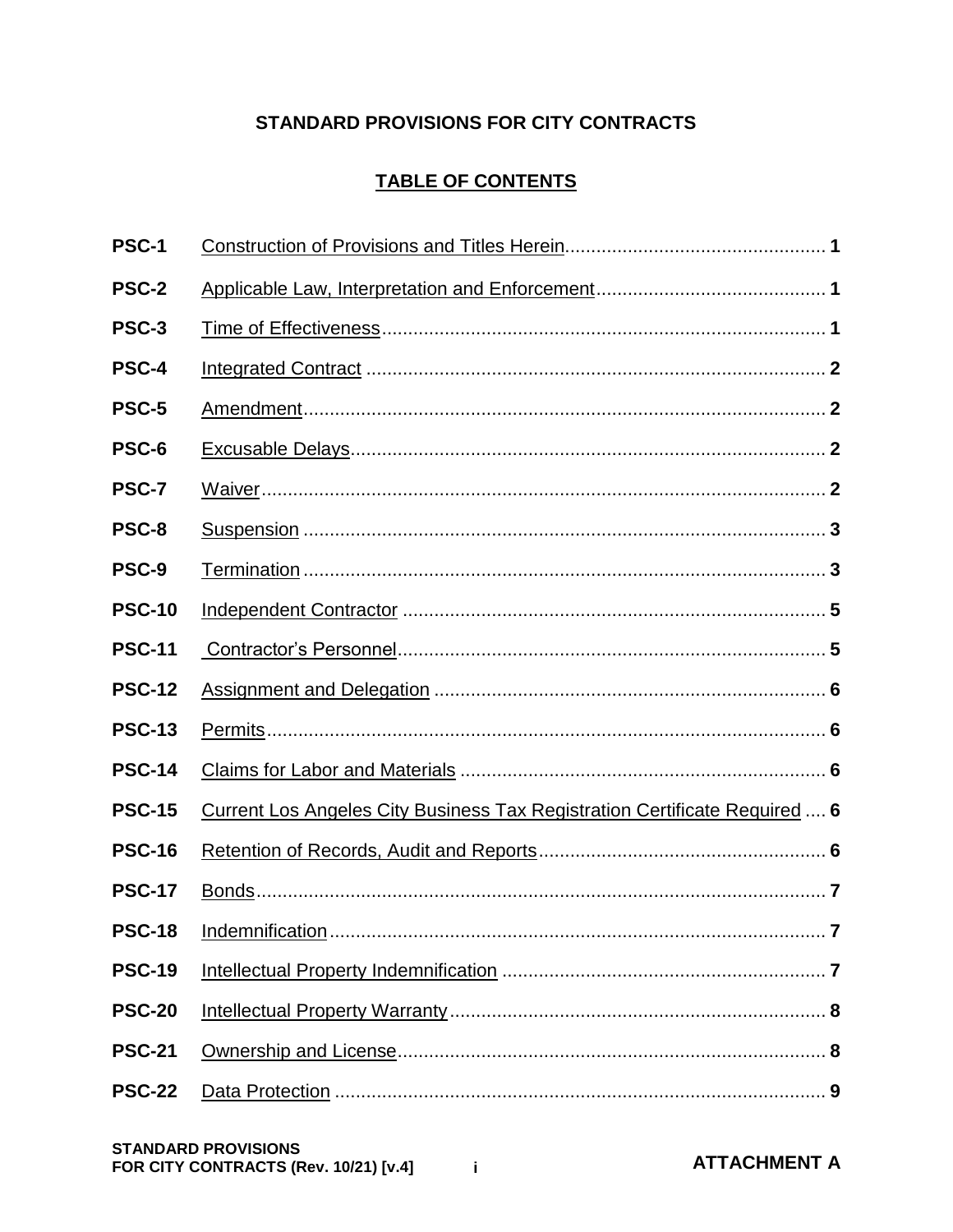# **TABLE OF CONTENTS (Continued)**

| <b>PSC-23</b>    |                                                                               |    |
|------------------|-------------------------------------------------------------------------------|----|
| <b>PSC-24</b>    |                                                                               |    |
| <b>PSC-25</b>    |                                                                               |    |
| <b>PSC-26</b>    | <b>Mandatory Provisions Pertaining to Non-Discrimination in Employment 10</b> |    |
| <b>PSC-27</b>    |                                                                               |    |
| <b>PSC-28</b>    |                                                                               |    |
| <b>PSC-29</b>    |                                                                               |    |
| <b>PSC-30</b>    |                                                                               |    |
| <b>PSC-31</b>    |                                                                               |    |
| <b>PSC-32</b>    |                                                                               |    |
| <b>PSC-33</b>    |                                                                               |    |
| <b>PSC-34</b>    |                                                                               |    |
| <b>PSC-35</b>    |                                                                               |    |
| <b>PSC-36</b>    |                                                                               |    |
| <b>PSC-37</b>    | Restrictions on Campaign Contributions in City Elections 12                   |    |
| <b>PSC-38</b>    | Contractors' Use of Criminal History for Consideration of Employment          |    |
| <b>PSC-39</b>    | Limitation of City's Obligation to Make Payment to Contractor 13              |    |
| <b>PSC-40</b>    | Compliance with Identity Theft Laws and Payment Card Data Security            | 14 |
| <b>PSC-41</b>    | Compliance with California Public Resources Code Section 5164 14              |    |
| <b>PSC-42</b>    |                                                                               |    |
| <b>PSC-43</b>    |                                                                               |    |
| <b>PSC-44</b>    |                                                                               |    |
| <b>Exhibit 1</b> |                                                                               |    |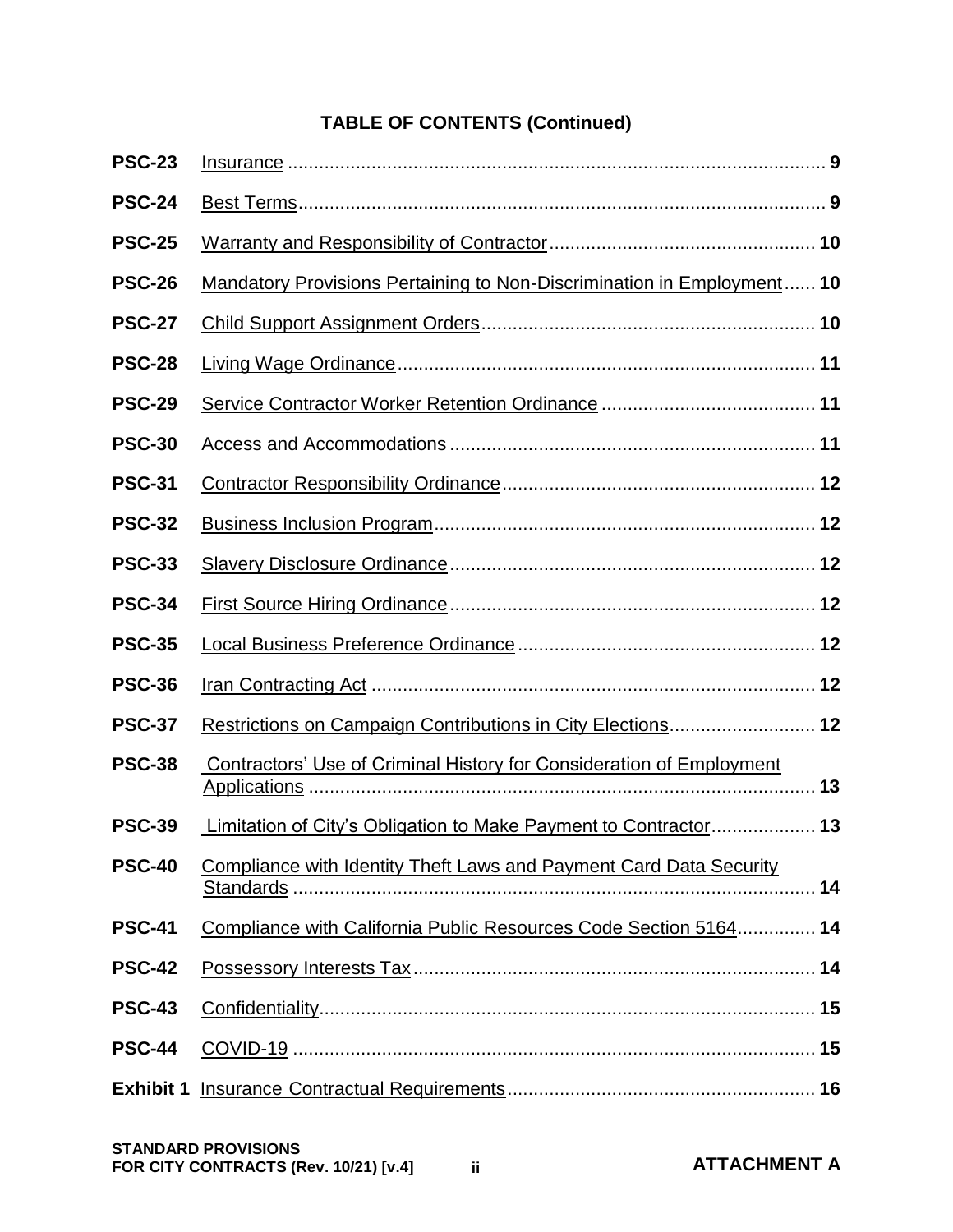# **STANDARD PROVISIONS FOR CITY CONTRACTS**

## **PSC-1. Construction of Provisions and Titles Herein**

All titles, subtitles, or headings in this Contract have been inserted for convenience, and shall not be deemed to affect the meaning or construction of any of the terms or provisions of this Contract. The language of this Contract shall be construed according to its fair meaning and not strictly for or against **CITY** or **CONTRACTOR**. The word "**CONTRACTOR**" includes the party or parties identified in this Contract. The singular shall include the plural and if there is more than one **CONTRACTOR**, unless expressly stated otherwise, their obligations and liabilities shall be joint and several. Use of the feminine, masculine, or neuter genders shall be deemed to include the genders not used.

#### **PSC-2.** Applicable Law, Interpretation and Enforcement

Each party's performance shall comply with all applicable laws of the United States of America, the State of California, and **CITY**, including but not limited to, laws regarding health and safety, labor and employment, wage and hours and licensing. This Contract shall be enforced and interpreted under the laws of the State of California without regard to conflict of law principles. **CONTRACTOR** shall comply with new, amended, or revised laws, regulations, or procedures that apply to the performance of this Contract with no additional compensation paid to **CONTRACTOR**.

In any action arising out of this Contract, **CONTRACTOR** consents to personal jurisdiction, and agrees to bring all such actions, exclusively in state or federal courts located in Los Angeles County, California.

If any part, term or provision of this Contract is held void, illegal, unenforceable, or in conflict with any federal, state or local law or regulation, the validity of the remaining parts, terms or provisions of this Contract shall not be affected.

#### **PSC-3.** Time of Effectiveness

Unless otherwise provided, this Contract shall take effect when all of the following events have occurred:

- A. This Contract has been signed on behalf of **CONTRACTOR** by the person or persons authorized to bind **CONTRACTOR**;
- B. This Contract has been approved by the City Council or by the board, officer or employee authorized to give such approval;
- C. The Office of the City Attorney has indicated in writing its approval of this Contract as to form; and
- D. This Contract has been signed on behalf of **CITY** by the persondesignated by the City Council, or by the board, officer or employee authorized to enter into this Contract.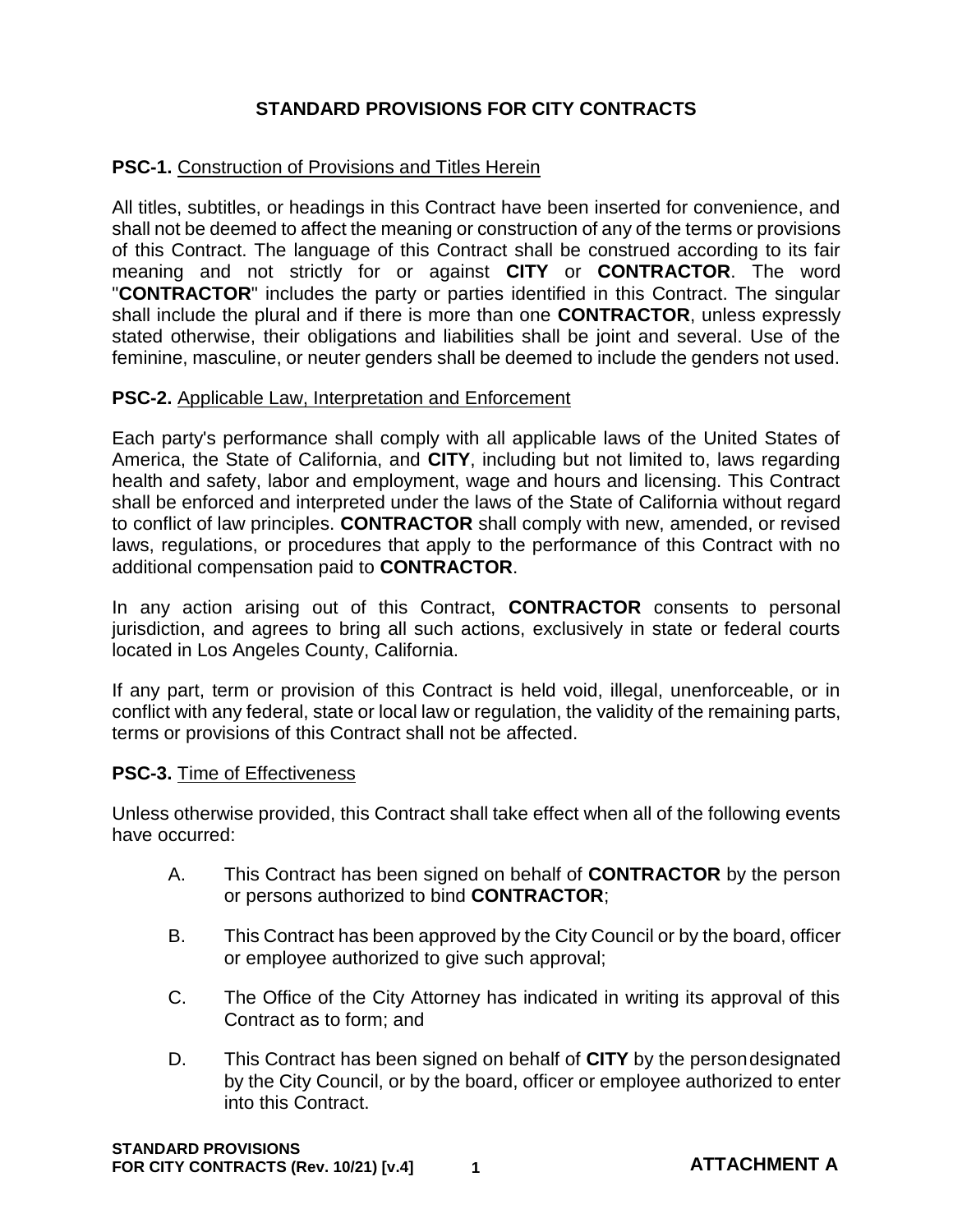## **PSC-4.** Integrated Contract

This Contract sets forth all of the rights and duties of the parties with respect to the subject matter of this Contract, and replaces any and all previous Contracts or understandings, whether written or oral, relating thereto. This Contract may be amended only as provided for in the provisions of PSC-5 hereof.

## **PSC-5.** Amendment

All amendments to this Contract shall be in writing and signed and approved pursuant to the provisions of PSC-3.

## **PSC-6.** Excusable Delays

Neither party shall be liable for its delay or failure to perform any obligation under and in accordance with this Contract, if the delay or failure arises out of fires, floods, earthquakes, epidemics, quarantine restrictions, other natural occurrences, strikes, lockouts (other than a lockout by the party or any of the party's Subcontractors), freight embargoes, terrorist acts, insurrections or other civil disturbances, or other similar events to those described above, but in each case the delay or failure to perform must be beyond the control and without any fault or negligence of the party delayed or failing to perform (these events are referred to in this provision as "Force Majeure Events").

Notwithstanding the foregoing, a delay or failure to perform by a Subcontractor of **CONTRACTOR** shall not constitute a Force Majeure Event, unless the delay or failure arises out of causes beyond the control of both **CONTRACTOR** and Subcontractor, and without any fault or negligence of either of them. In such case, **CONTRACTOR** shall not be liable for the delay or failure to perform, unless the goods or services to be furnished by the Subcontractor were obtainable from other sources in sufficient time to permit **CONTRACTOR** to perform timely. As used in this Contract, the term "Subcontractor" means a subcontractor at any tier.

In the event **CONTRACTOR'S** delay or failure to perform arises out of a Force Majeure Event, **CONTRACTOR** agrees to use commercially reasonable best efforts to obtain the goods or services from other sources, and to otherwise mitigate the damages and reduce the delay caused by the Force Majeure Event.

## **PSC-7.** Waiver

A waiver of a default of any part, term or provision of this Contract shall not beconstrued as a waiver of any succeeding default or as a waiver of the part, term or provision itself. A party's performance after the other party's default shall not be construed as a waiver of that default.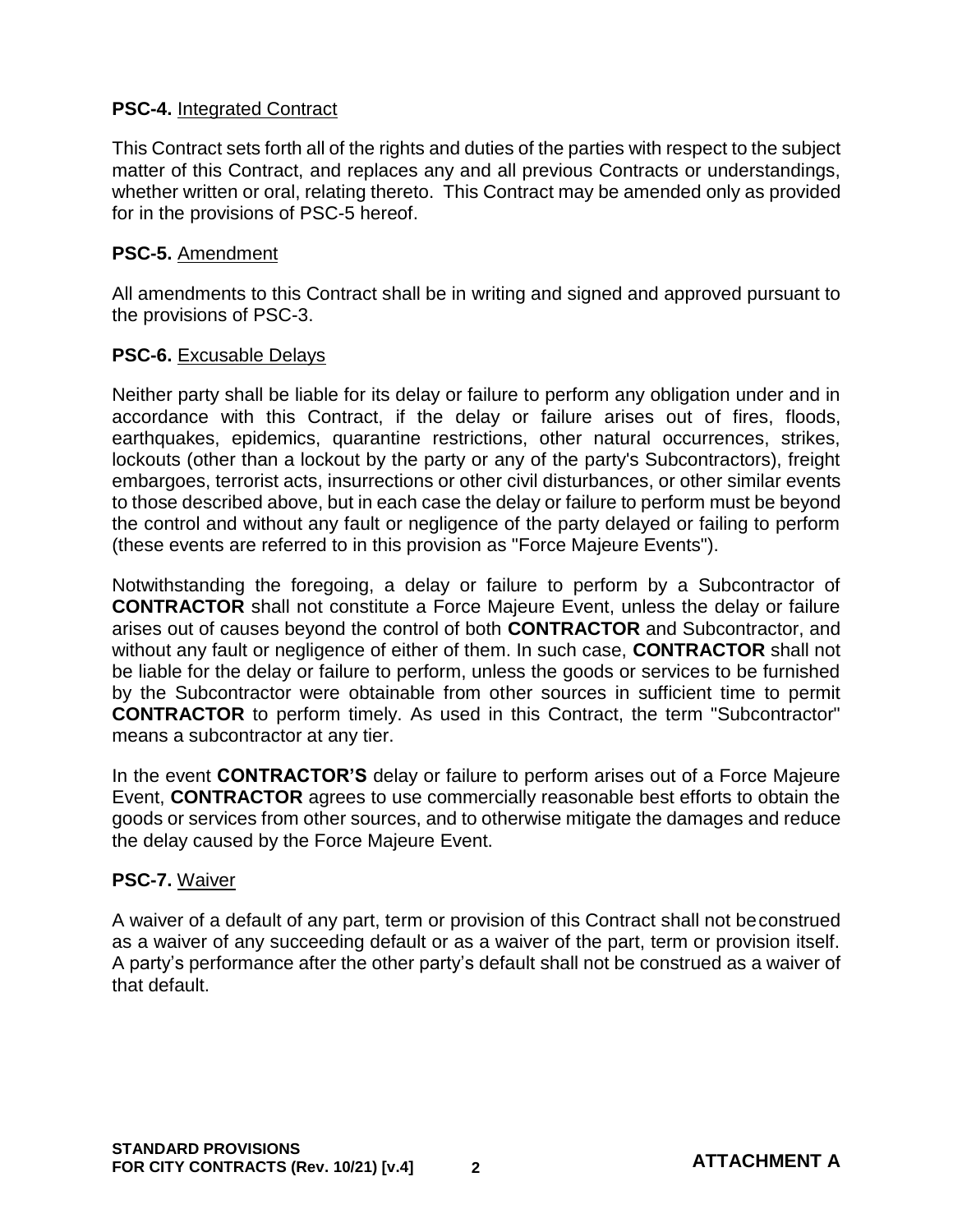## **PSC-8.** Suspension

At **CITY'S** sole discretion, **CITY** may suspend any or all services provided under this Contract by providing **CONTRACTOR** with written notice of suspension. Upon receipt of the notice of suspension, **CONTRACTOR** shall immediately cease the services suspended and shall not incur any additional obligations, costs or expenses to **CITY** until **CITY** gives written notice to recommence the services.

## **PSC-9.** Termination

A. Termination for Convenience

**CITY** may terminate this Contract for **CITY'S** convenience at any time by providing **CONTRACTOR** thirty days written notice. Upon receipt of the notice of termination, **CONTRACTOR** shall immediately take action not to incur any additional obligations, costs or expenses, except as may be necessary to terminate its activities. **CITY** shall pay **CONTRACTOR** its reasonable and allowable costs through the effective date of termination and those reasonable and necessary costs incurred by **CONTRACTOR** to effect the termination. Thereafter, **CONTRACTOR** shall have no further claims against **CITY** under this Contract. All finished and unfinished documents and materials procured for or produced under this Contract, including all intellectual property rights **CITY** is entitled to, shall become **CITY** property upon the date of the termination. **CONTRACTOR** agrees to execute any documents necessary for **CITY** to perfect, memorialize, or record **CITY'S** ownership of rights provided herein.

- B. Termination for Breach of Contract
	- 1. Except as provided in PSC-6, if **CONTRACTOR** fails to perform any of the provisions of this Contract or so fails to make progress as to endanger timely performance of this Contract, **CITY** may give **CONTRACTOR** written notice of the default. **CITY'S** default notice will indicate whether the default may be cured and the time period to cure the default to the sole satisfaction of **CITY**. Additionally, **CITY'S**  default notice may offer **CONTRACTOR** an opportunity to provide **CITY** with a plan to cure the default, which shall be submitted to **CITY**  within the time period allowed by **CITY**. At **CITY'S** sole discretion, **CITY** may accept or reject **CONTRACTOR'S** plan. If the default cannot be cured or if **CONTRACTOR** fails to cure within the period allowed by **CITY**, then **CITY** may terminate this Contract due to **CONTRACTOR'S** breach of this Contract.
	- 2. If the default under this Contract is due to **CONTRACTOR'S** failure to maintain the insurance required under this Contract, **CONTRACTOR** shall immediately: (1) suspend performance of any services under this Contract for which insurance was required; and (2) notify its employees and Subcontractors of the loss of insurance coverage and Contractor's obligation to suspend performance of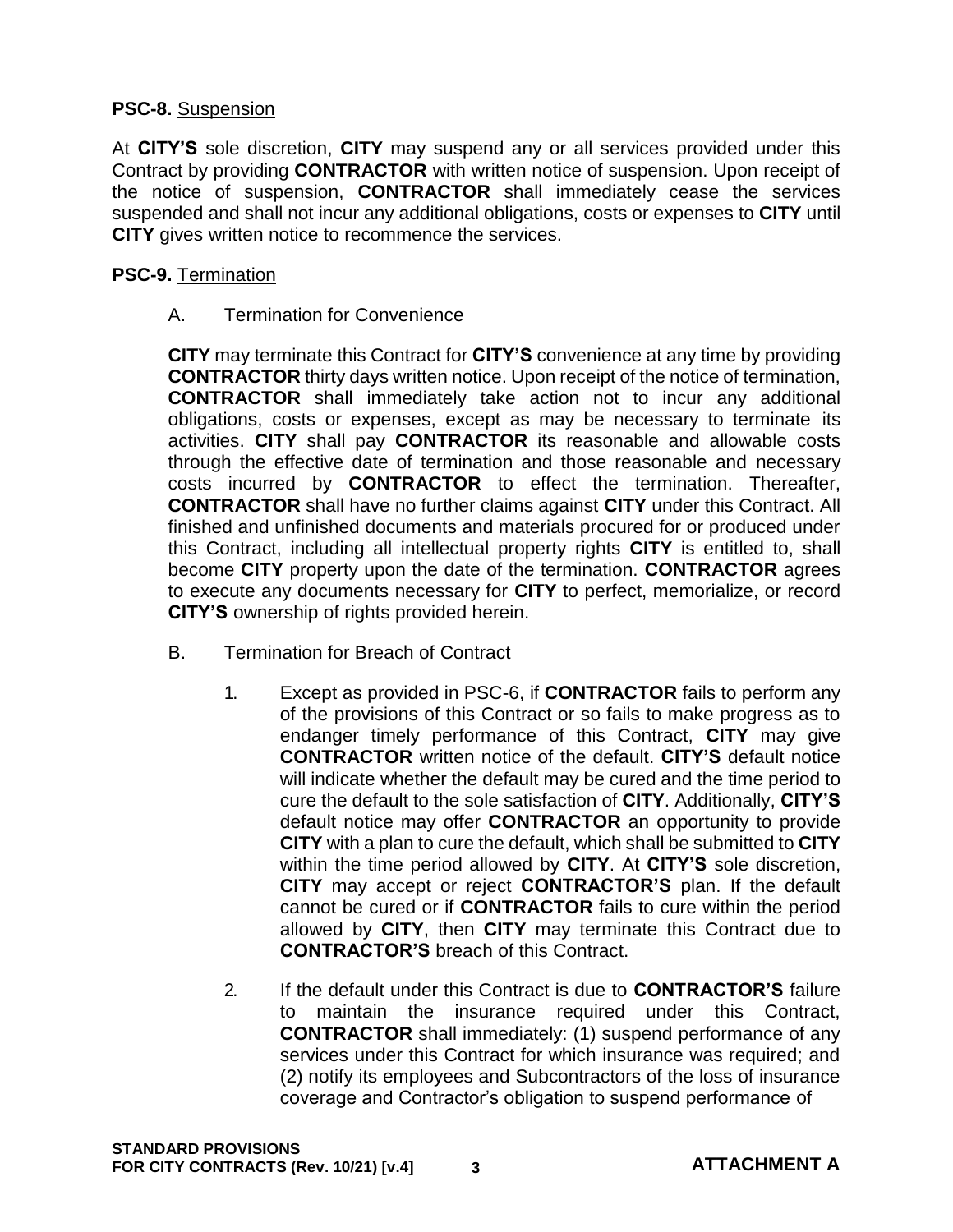services. **CONTRACTOR** shall not recommence performance until **CONTRACTOR** is fully insured and in compliance with **CITY'S**  requirements.

- 3. If a federal or state proceeding for relief of debtors is undertaken by or against **CONTRACTOR**, or if **CONTRACTOR** makes an assignment for the benefit of creditors, then **CITY** may immediately terminate this Contract.
- 4. If **CONTRACTOR** engages in any dishonest conduct related to the performance or administration of this Contract or violates **CITY'S**  laws, regulations or policies relating to lobbying, then **CITY** may immediately terminate this Contract.
- 5. Acts of Moral Turpitude
	- a. **CONTRACTOR** shall immediately notify **CITY** if **CONTRACTOR** or any Key Person, as defined below, is charged with, indicted for, convicted of, pleads nolo contendere to, or forfeits bail or fails to appear in court for a hearing related to, any act which constitutes an offense involving moral turpitude under federal, state, or local laws ("Act of Moral Turpitude").
	- b. If **CONTRACTOR** or a Key Person is convicted of, pleads nolo contendere to, or forfeits bail or fails to appear in court for a hearing related to, an Act of Moral Turpitude, **CITY** may immediately terminate this Contract.
	- c. If **CONTRACTOR** or a Key Person is charged with or indicted for an Act of Moral Turpitude, **CITY** may terminate this Contract after providing **CONTRACTOR** an opportunity to present evidence of **CONTRACTOR'S** ability to perform under the terms of this Contract.
	- d. Acts of Moral Turpitude include, but are not limited to: violent felonies as defined by Penal Code Section 667.5, crimes involving weapons, crimes resulting in serious bodily injury or death, serious felonies as defined by Penal Code Section 1192.7, and those crimes referenced in the Penal Code and articulated in California Public Resources Code Section 5164(a)(2); in addition to and including acts of murder, rape, sexual assault, robbery, kidnapping, human trafficking, pimping, voluntary manslaughter, aggravated assault, assault on a peace officer, mayhem, fraud, domestic abuse, elderly abuse, and child abuse, regardless of whether such acts are punishable by felony or misdemeanor conviction.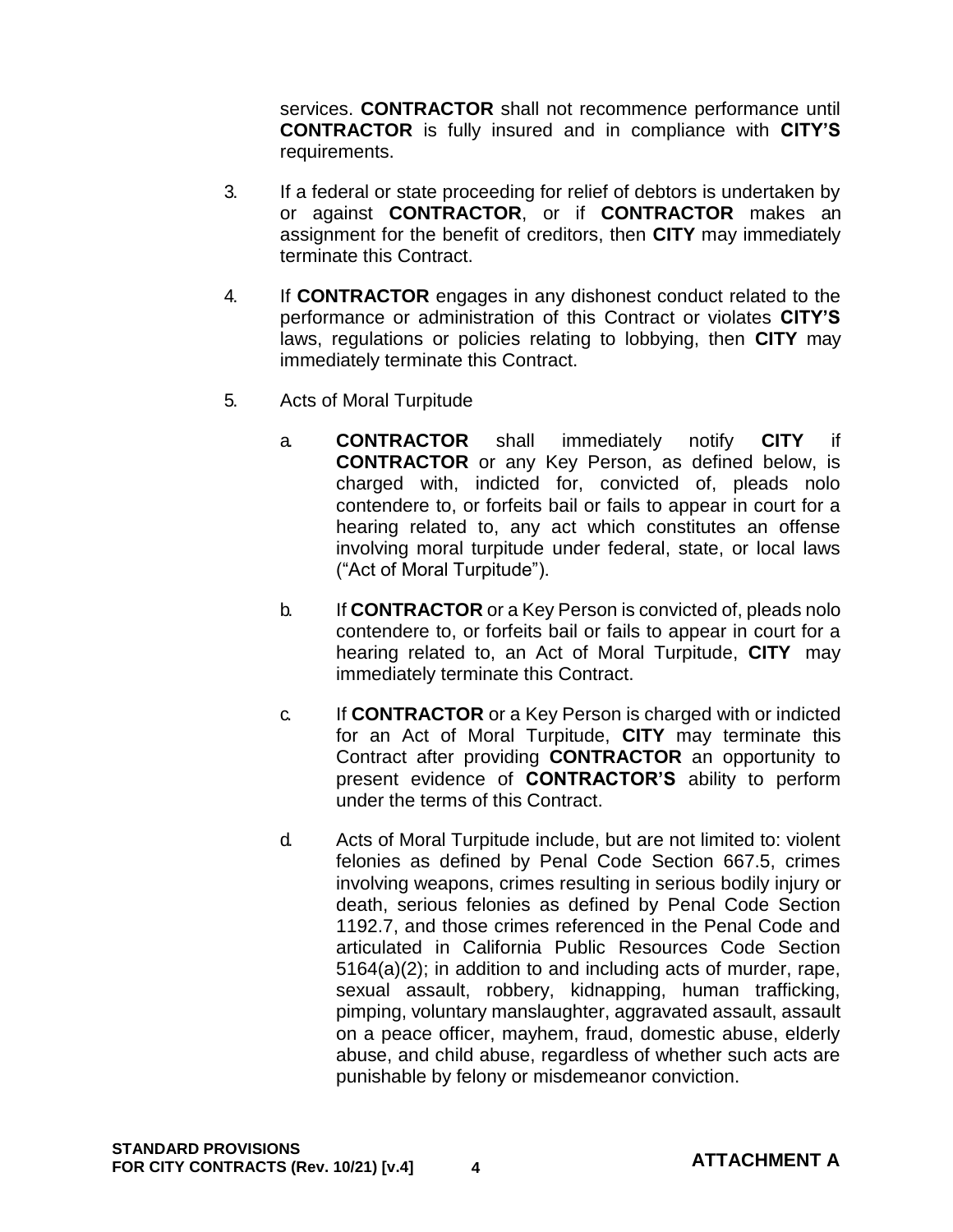- e. For the purposes of this provision, a Key Person is a principal, officer, or employee assigned to this Contract, or owner (directly or indirectly, through one or more intermediaries) of ten percent or more of the voting power or equity interests of **CONTRACTOR**.
- 6. In the event **CITY** terminates this Contract as provided in this section, **CITY** may procure, upon such terms and in the manner as **CITY** may deem appropriate, services similar in scope and level of effort to those so terminated, and **CONTRACTOR** shall be liable to **CITY** for all of its costs and damages, including, but not limited to, any excess costs for such services.
- 7. If, after notice of termination of this Contract under the provisions of this section, it is determined for any reason that **CONTRACTOR** was not in default under the provisions of this section, or that the default was excusable under the terms of this Contract, the rights and obligations of the parties shall be the same as if the notice of termination had been issued pursuant to PSC-9(A) Termination for Convenience.
- 8. The rights and remedies of **CITY** provided in this section shall not be exclusive and are in addition to any other rights and remedies provided by law or under this Contract.
- C. In the event that this Contract is terminated, **CONTRACTOR** shall immediately notify all employees and Subcontractors, and shall notify in writing all other parties contracted with under the terms of this Contract within five working days of the termination.

## **PSC-10.** Independent Contractor

**CONTRACTOR** is an independent contractor and not an agent or employee of **CITY**. **CONTRACTOR** shall not represent or otherwise hold out itself or any of its directors, officers, partners, employees, or agents to be an agent or employee of **CITY**.

#### **PSC-11.** Contractor's Personnel

Unless otherwise approved by **CITY**, **CONTRACTOR** shall use its own employees to perform the services described in this Contract. **CITY** has the right to review and approve any personnel who are assigned to work under this Contract. **CONTRACTOR** shall remove personnel from performing work under this Contract if requested to do so by **CITY**.

**CONTRACTOR** shall not use Subcontractors to assist in performance of this Contract without the prior written approval of **CITY**. If **CITY** permits the use of Subcontractors, **CONTRACTOR** shall remain responsible for performing all aspects of this Contract and paying all Subcontractors. **CITY** has the right to approve **CONTRACTOR'S**  Subcontractors, and **CITY** reserves the right to request replacement of any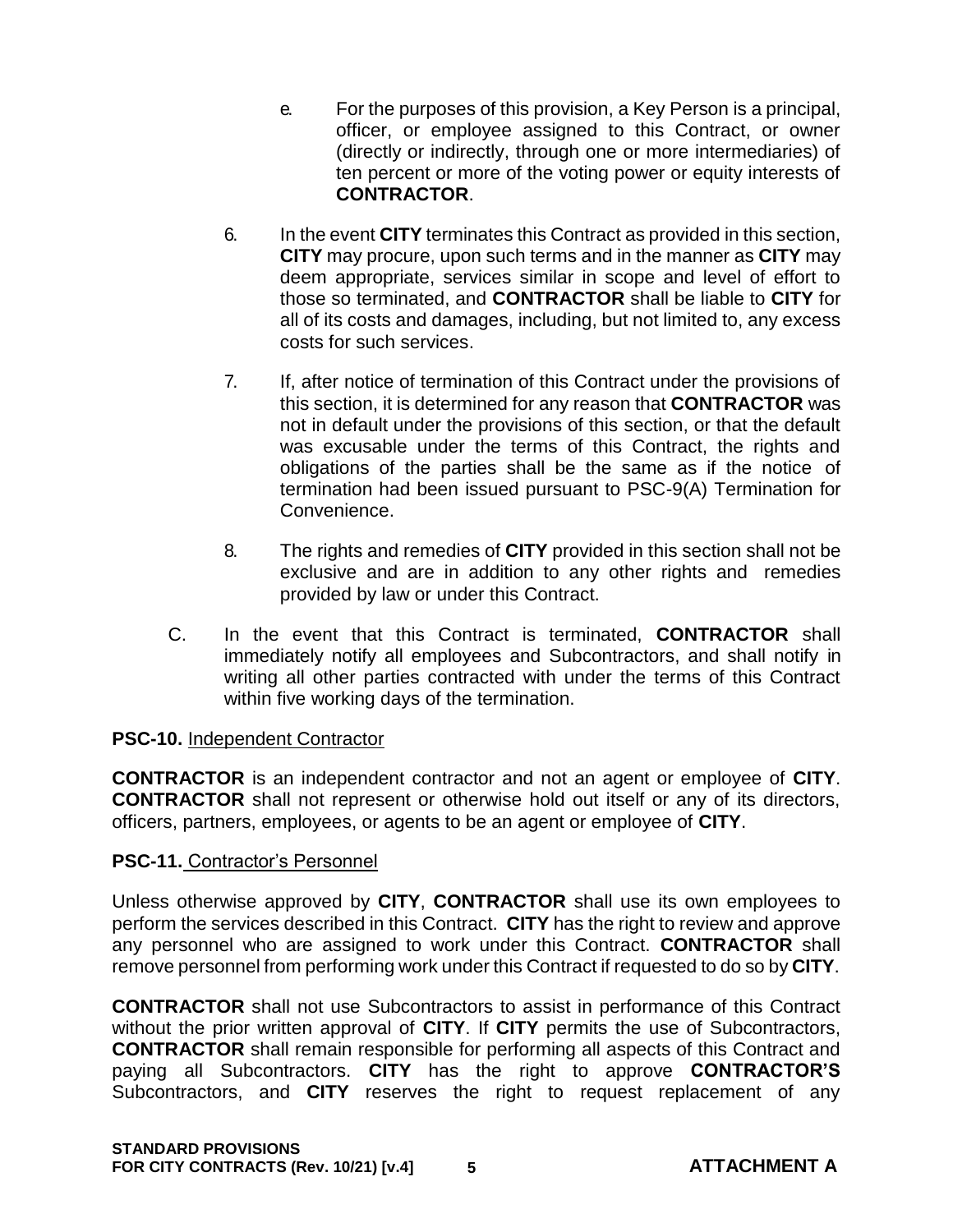Subcontractor. **CITY** does not have any obligation to pay **CONTRACTOR'S**  Subcontractors, and nothing herein creates any privity of contract between **CITY** and any Subcontractor.

#### **PSC-12.** Assignment and Delegation

**CONTRACTOR** may not, unless it has first obtained the written permission of **CITY**:

- A. Assign or otherwise alienate any of its rights under this Contract, including the right to payment; or
- B. Delegate, subcontract, or otherwise transfer any of its duties under this Contract.

## **PSC-13.** Permits

**CONTRACTOR** and its directors, officers, partners, agents, employees, and Subcontractors, shall obtain and maintain all licenses, permits, certifications and other documents necessary for **CONTRACTOR'S** performance of this Contract. **CONTRACTOR** shall immediately notify **CITY** of any suspension, termination, lapses, non-renewals, or restrictions of licenses, permits, certificates, or other documents that relate to **CONTRACTOR'S** performance of this Contract.

## **PSC-14.** Claims for Labor and Materials

**CONTRACTOR** shall promptly pay when due all amounts owed for labor and materials furnished in the performance of this Contract so as to prevent any lien or other claim under any provision of law from arising against any **CITY** property (including reports, documents, and other tangible or intangible matter produced by **CONTRACTOR**  hereunder), and shall pay all amounts due under the Unemployment Insurance Act or any other applicable law with respect to labor used to perform under this Contract.

## **PSC-15.** Current Los Angeles City Business Tax Registration Certificate Required

For the duration of this Contract, **CONTRACTOR** shall maintain valid Business Tax Registration Certificate(s) as required by **CITY'S** Business Tax Ordinance, Section 21.00 *et seq*. of the Los Angeles Municipal Code ("LAMC"), and shall not allow the Certificate to lapse or be revoked or suspended.

## **PSC-16.** Retention of Records, Audit and Reports

**CONTRACTOR** shall maintain all records, including records of financial transactions, pertaining to the performance of this Contract, in their original form or as otherwise approved by **CITY**. These records shall be retained for a period of no less than three years from the later of the following: (1) final payment made by **CITY**, (2) the expiration of this Contract or (3) termination of this Contract. The records will be subject to examination and audit by authorized **CITY** personnel or **CITY'S** representatives at any time. **CONTRACTOR** shall provide any reports requested by **CITY** regarding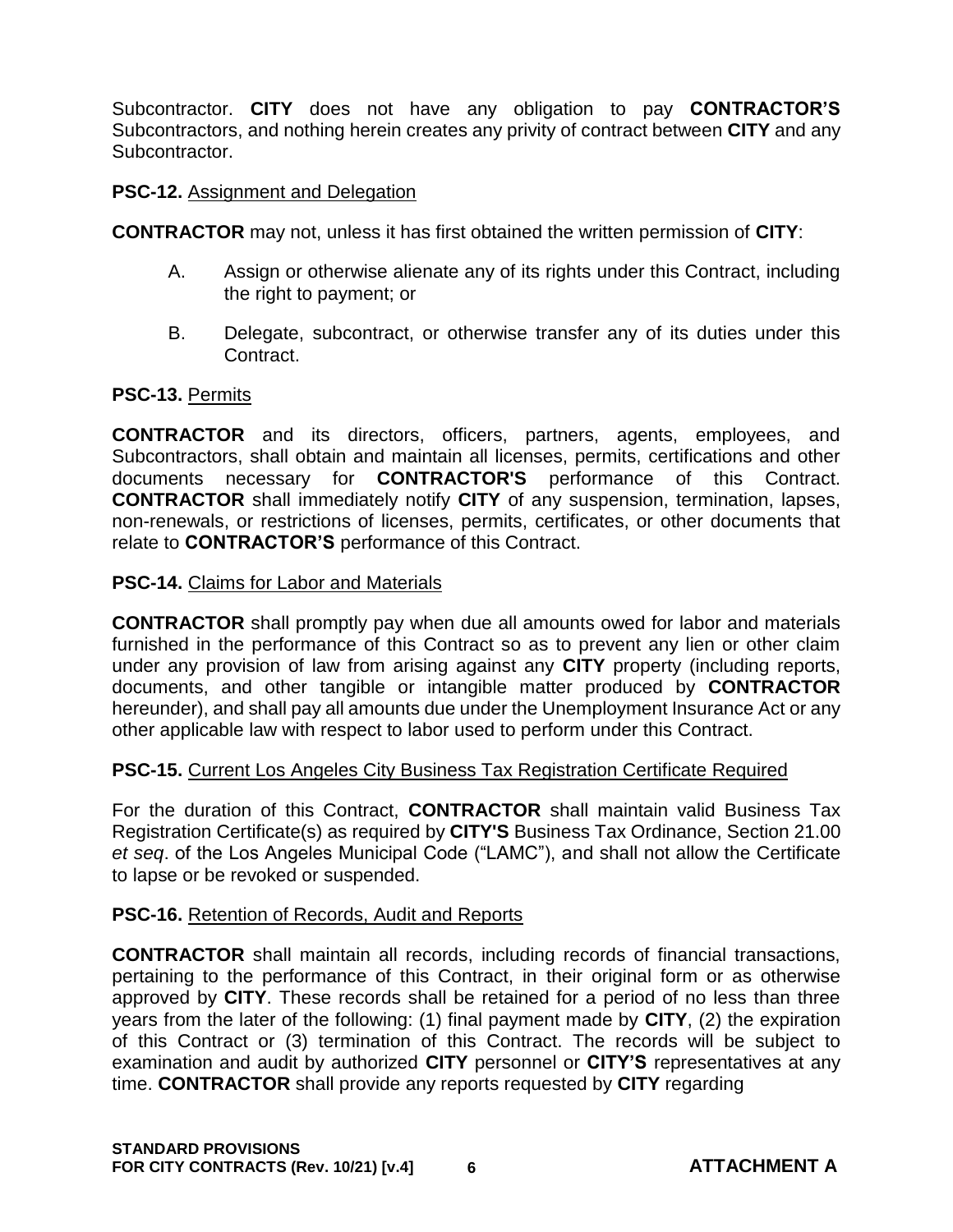performance of this Contract. Any subcontract entered into by **CONTRACTOR** for work to be performed under this Contract must include an identical provision.

In lieu of retaining the records for the term as prescribed in this provision, **CONTRACTOR**  may, upon **CITY'S** written approval, submit the required information to **CITY** in an electronic format, e.g. USB flash drive, at the expiration or termination of this Contract.

## **PSC-17.** Bonds

All bonds required by **CITY** shall be filed with the Office of the City Administrative Officer, Risk Management for its review and acceptance in accordance with Los Angeles Administrative Code ("LAAC") Sections 11.47 *et seq*., as amended from to time.

## **PSC-18.** Indemnification

Except for the active negligence or willful misconduct of **CITY**, or any of its boards, officers, agents, employees, assigns and successors in interest, **CONTRACTOR** shall defend, indemnify and hold harmless **CITY** and any of its boards, officers, agents, employees, assigns, and successors in interest from and against all lawsuits andcauses of action, claims, losses, demands and expenses, including, but not limited to, attorney's fees (both in house and outside counsel) and cost of litigation (including all actual litigation costs incurred by **CITY**, including but not limited to, costs of experts and consultants), damages or liability of any nature whatsoever, for death or injury to any person, including **CONTRACTOR'S** employees and agents, or damage or destruction of any property of either party hereto or of third parties, arising in any manner by reason of an act, error, or omission by **CONTRACTOR,** Subcontractors, or their boards, officers, agents, employees, assigns, and successors in interest. The rights and remedies of **CITY**  provided in this section shall not be exclusive and are in addition to any other rights and remedies provided by law or under this Contract. This provision will survive expiration or termination of this Contract.

## **PSC-19.** Intellectual Property Indemnification

**CONTRACTOR**, at its own expense, shall defend, indemnify, and hold harmless the **CITY**, and any of its boards, officers, agents, employees, assigns, and successors in interest from and against all lawsuits and causes of action, claims, losses, demands and expenses, including, but not limited to, attorney's fees (both in house and outside counsel) and cost of litigation (including all actual litigation costs incurred by **CITY**, including but not limited to, costs of experts and consultants), damages or liability of any nature arising out of the infringement, actual or alleged, direct or contributory, of any intellectual property rights, including, without limitation, patent, copyright, trademark, trade secret, right of publicity, and proprietary information: (1) on or in any design, medium, matter, article, process, method, application, equipment, device, instrumentation, software, hardware, or firmware used by **CONTRACTOR**, or its Subcontractors, in performing the work under this Contract; or (2) as a result of **CITY'S** actual or intended use of any Work Product (as defined in PSC-21) furnished by **CONTRACTOR**, or its Subcontractors, under this Contract. The rights and remedies of **CITY** provided in this section shall not be exclusive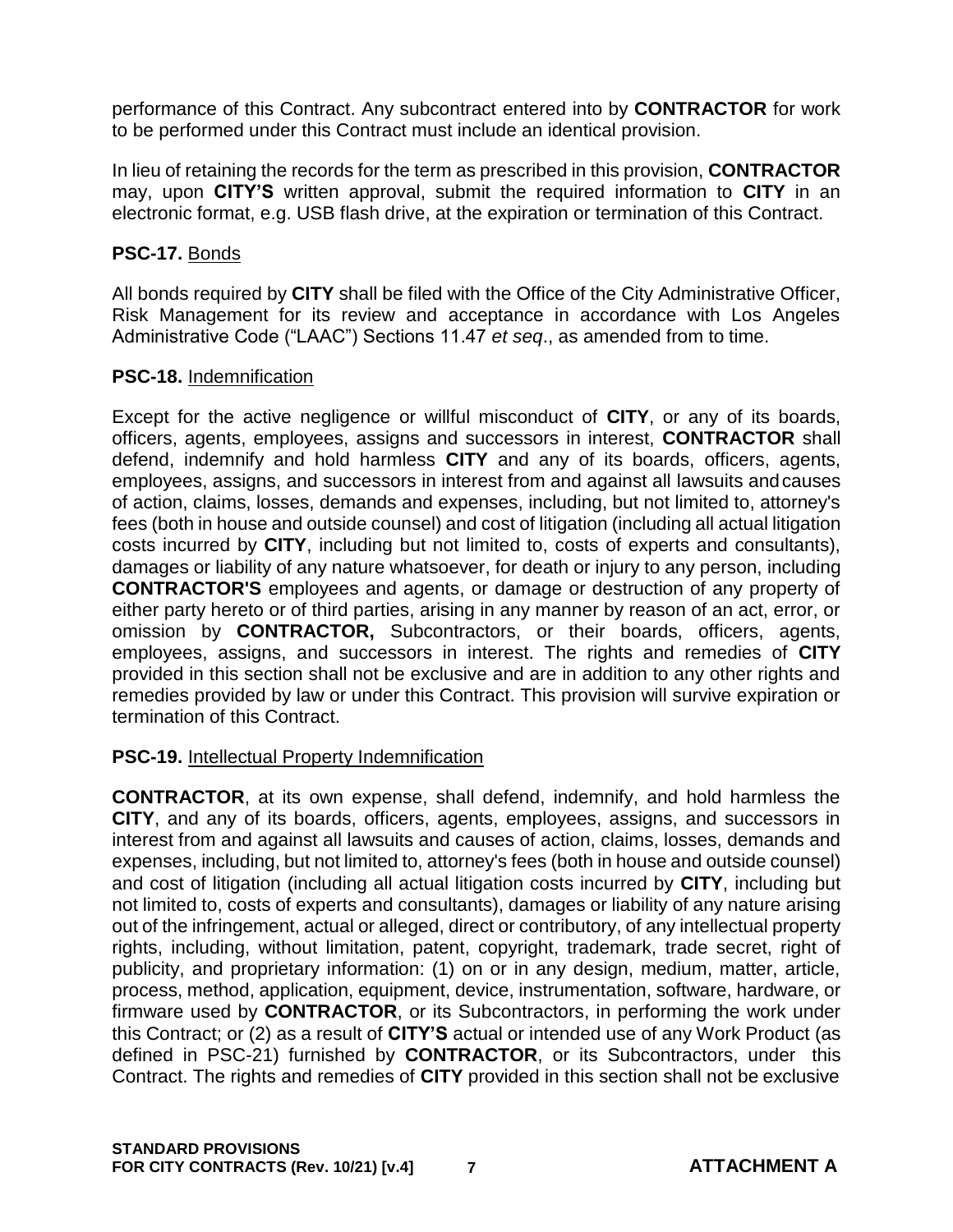and are in addition to any other rights and remedies provided by law or under this Contract. This provision will survive expiration or termination of this Contract.

## **PSC-20.** Intellectual Property Warranty

**CONTRACTOR** represents and warrants that its performance of all obligations under this Contract does not infringe in any way, directly or contributorily, upon any third party's intellectual property rights, including, without limitation, patent, copyright, trademark, trade secret, right of publicity and proprietary information.

## **PSC-21.** Ownership and License

Unless otherwise provided for herein, all finished and unfinished works, tangible or not, created under this Contract including, without limitation, documents, materials, data, reports, manuals, specifications, artwork, drawings, sketches, blueprints, studies, memoranda, computation sheets, computer programs and databases, schematics, photographs, video and audiovisual recordings, sound recordings, marks, logos, graphic designs, notes, websites, domain names, inventions, processes, formulas, matters and combinations thereof, and all forms of intellectual property originated and prepared by **CONTRACTOR** or its Subcontractors under this Contract (each a "Work Product"; collectively "Work Products") shall be and remain the exclusive property of **CITY** for its use in any manner **CITY** deems appropriate. **CONTRACTOR** hereby assigns to **CITY** all goodwill, copyright, trademark, patent, trade secret and all other intellectual property rights worldwide in any Work Products originated and prepared under this Contract. **CONTRACTOR** further agrees to execute any documents necessary for **CITY** toperfect, memorialize, or record **CITY'S** ownership of rights provided herein.

**CONTRACTOR** agrees that a monetary remedy for breach of this Contract may be inadequate, impracticable, or difficult to prove and that a breach may cause **CITY**  irreparable harm. **CITY** may therefore enforce this requirement by seeking injunctive relief and specific performance, without any necessity of showing actual damage or irreparable harm. Seeking injunctive relief or specific performance does not preclude **CITY** from seeking or obtaining any other relief to which **CITY** may be entitled.

For all Work Products delivered to **CITY** that are not originated or prepared by **CONTRACTOR** or its Subcontractors under this Contract, **CONTRACTOR** shall secure a grant, at no cost to **CITY**, for a non-exclusive perpetual license to use such Work Products for any **CITY** purposes.

**CONTRACTOR** shall not provide or disclose any Work Product to any third party without prior written consent of **CITY**.

Any subcontract entered into by **CONTRACTOR** relating to this Contract shall include this provision to contractually bind its Subcontractors performing work under this Contract such that **CITY'S** ownership and license rights of all Work Products are preserved and protected as intended herein.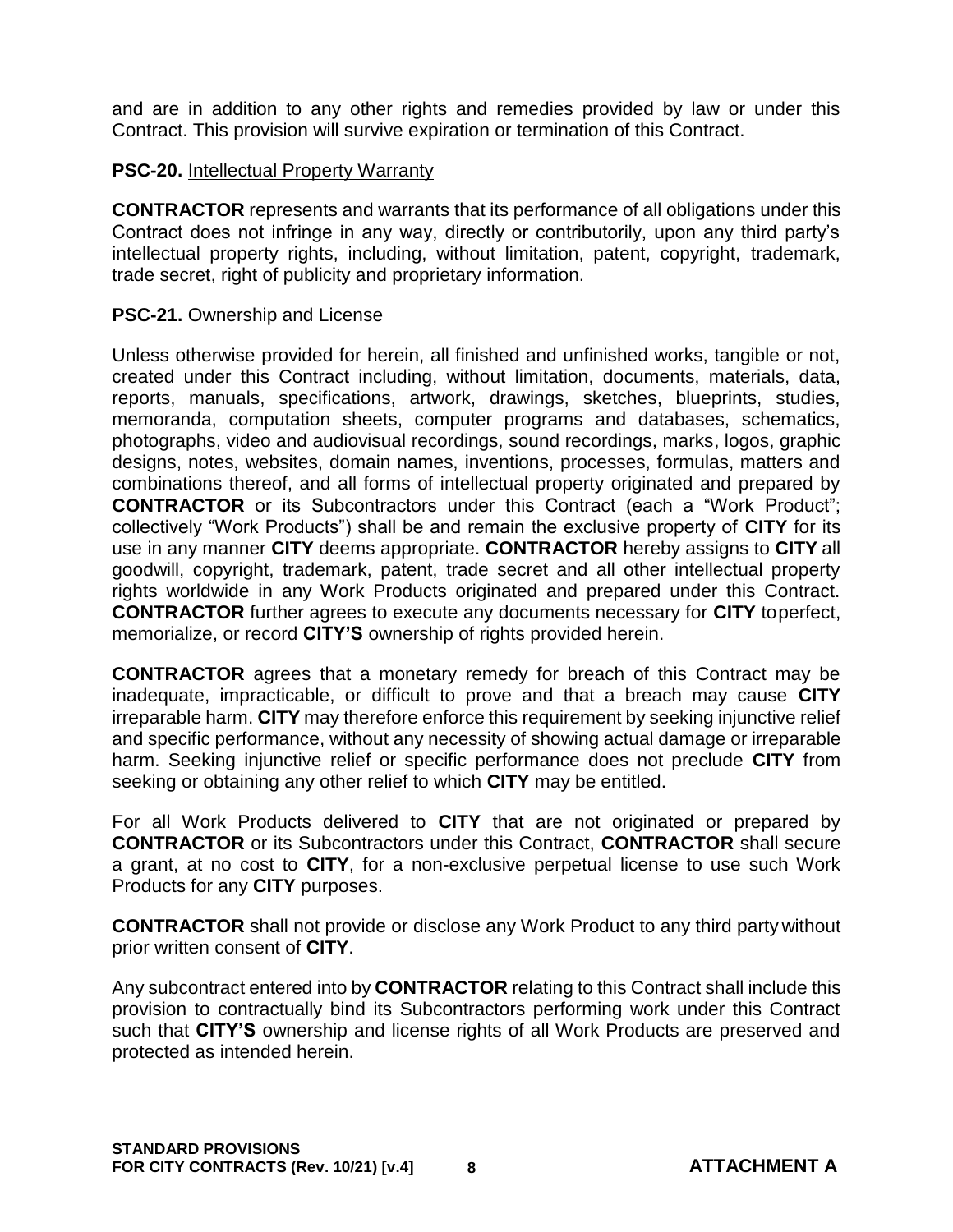## **PSC-22.** Data Protection

- A. **CONTRACTOR** shall protect, using the most secure means and technology that is commercially available, **CITY**-provided data or consumer-provided data acquired in the course and scope of this Contract, including but not limited to customer lists and customer credit card or consumer data, (collectively, the "City Data"). **CONTRACTOR** shall notify **CITY** in writing as soon as reasonably feasible, and in any event within twenty-four hours, of **CONTRACTOR'S** discovery or reasonable belief of any unauthorized access of City Data (a "Data Breach"), or of any incident affecting, or potentially affecting City Data related to cyber security (a "Security Incident"), including, but not limited to, denial of service attack, and system outage, instability or degradation due to computer malware or virus. **CONTRACTOR** shall begin remediation immediately. **CONTRACTOR** shall provide daily updates, or more frequently if required by **CITY**, regarding findings and actions performed by **CONTRACTOR** until the Data Breach or Security Incident has been effectively resolved to **CITY'S** satisfaction. **CONTRACTOR** shall conduct an investigation of the Data Breach or Security Incident and shall share the report of the investigation with **CITY**. At **CITY'S** sole discretion, **CITY** and its authorized agents shall have the right to lead or participate in the investigation. **CONTRACTOR** shall cooperate fully with **CITY**, its agents and law enforcement.
- B. If **CITY** is subject to liability for any Data Breach or Security Incident, then **CONTRACTOR** shall fully indemnify and hold harmless **CITY** and defend against any resulting actions.

## **PSC-23.** Insurance

During the term of this Contract and without limiting **CONTRACTOR'S** obligation to indemnify, hold harmless and defend **CITY**, **CONTRACTOR** shall provide and maintain at its own expense a program of insurance having the coverages and limits not less than the required amounts and types as determined by the Office of the City Administrative Officer of Los Angeles, Risk Management (template Form General 146 in Exhibit 1 hereto). The insurance must: (1) conform to **CITY'S** requirements; (2) comply with the Insurance Contractual Requirements (Form General 133 in Exhibit 1 hereto); and (3) otherwise be in a form acceptable to the Office of the City Administrative Officer, Risk Management. **CONTRACTOR** shall comply with all Insurance ContractualRequirements shown on Exhibit 1 hereto. Exhibit 1 is hereby incorporated by reference and made a part of this Contract.

## **PSC-24.** Best Terms

Throughout the term of this Contract, **CONTRACTOR**, shall offer **CITY** the best terms, prices, and discounts that are offered to any of **CONTRACTOR'S** customers for similar goods and services provided under this Contract.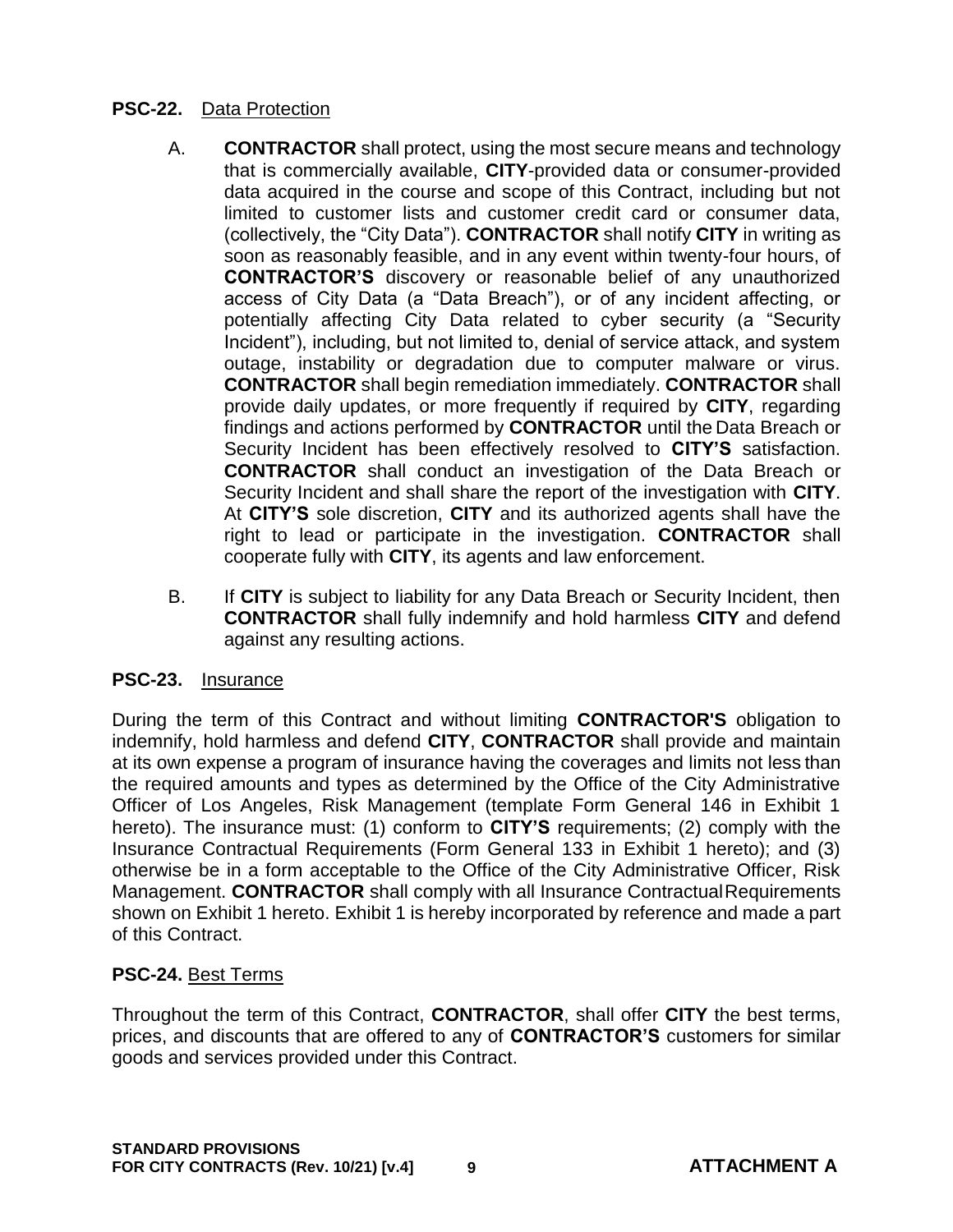## **PSC-25.** Warranty and Responsibility of Contractor

**CONTRACTOR** warrants that the work performed hereunder shall be completed in a manner consistent with professional standards practiced among those firms within **CONTRACTOR'S** profession, doing the same or similar work under the same or similar circumstances.

## **PSC-26.** Mandatory Provisions Pertaining to Non-Discrimination in Employment

Unless otherwise exempt, this Contract is subject to the applicable non-discrimination, equal benefits, equal employment practices, and affirmative action program provisions in LAAC Section 10.8 et seq., as amended from time to time.

- A. **CONTRACTOR** shall comply with the applicable non-discrimination and affirmative action provisions of the laws of the United States of America, the State of California, and **CITY**. In performing this Contract, **CONTRACTOR**  shall not discriminate in any of its hiring or employment practices against any employee or applicant for employment because of such person's race, color, religion, national origin, ancestry, sex, sexual orientation, gender, gender identity, age, disability, domestic partner status, marital status or medical condition.
- B. The requirements of Section 10.8.2.1 of the LAAC, the Equal Benefits Ordinance, and the provisions of Section 10.8.2.1(f) are incorporated and made a part of this Contract by reference.
- C. The provisions of Section 10.8.3 of the LAAC are incorporated and made a part of this Contract by reference and will be known as the "Equal Employment Practices" provisions of this Contract.
- D. The provisions of Section 10.8.4 of the LAAC are incorporated and made a part of this Contract by reference and will be known as the "Affirmative Action Program" provisions of this Contract.

Any subcontract entered into by **CONTRACTOR** for work to be performed under this Contract must include an identical provision.

## **PSC-27.** Child Support Assignment Orders

**CONTRACTOR** shall comply with the Child Support Assignment Orders Ordinance, Section 10.10 of the LAAC, as amended from time to time. Pursuant to Section 10.10(b) of the LAAC, **CONTRACTOR** shall fully comply with all applicable State and Federal employment reporting requirements. Failure of **CONTRACTOR** to comply with all applicable reporting requirements or to implement lawfully served Wage and Earnings Assignment or Notices of Assignment, or the failure of any principal owner(s) of **CONTRACTOR** to comply with any Wage and Earnings Assignment or Notices of Assignment applicable to them personally, shall constitute a default by the **CONTRACTOR** under this Contract. Failure of **CONTRACTOR** or principal owner to cure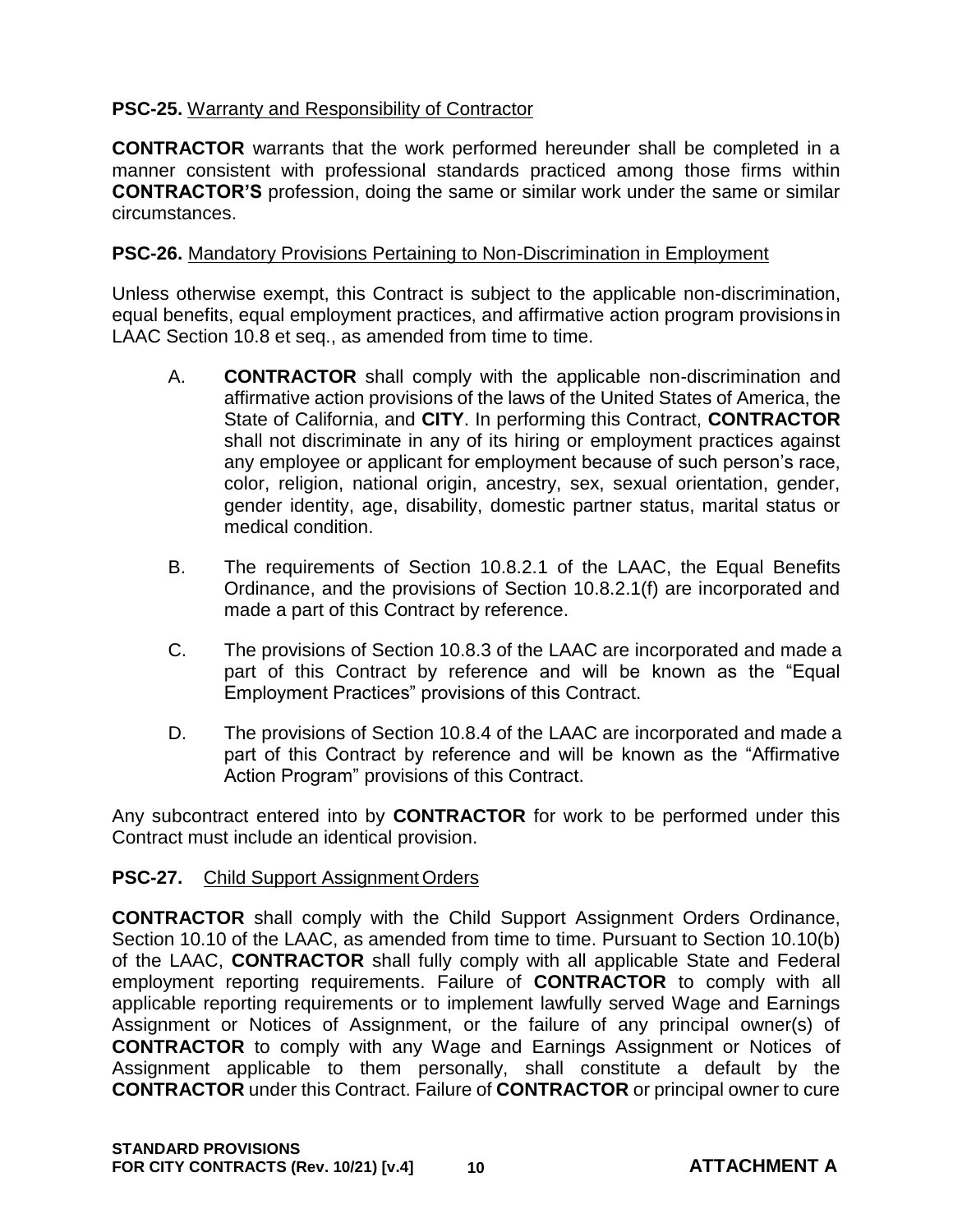the default within 90 days of the notice of default will subject this Contract to termination for breach. Any subcontract entered into by **CONTRACTOR** for work to be performed under this Contract must include an identical provision.

## **PSC-28.** Living Wage Ordinance

**CONTRACTOR** shall comply with the Living Wage Ordinance, LAAC Section 10.37 *et seq.*, as amended from time to time. **CONTRACTOR** further agrees that it shall comply with federal law proscribing retaliation for union organizing. Any subcontract entered into by **CONTRACTOR** for work to be performed under this Contract must include an identical provision.

## **PSC-29.** Service Contractor Worker Retention Ordinance

**CONTRACTOR** shall comply with the Service Contractor Worker Retention Ordinance, LAAC Section 10.36 *et seq.*, as amended from time to time. Any subcontract entered into by **CONTRACTOR** for work to be performed under this Contract must include an identical provision.

## **PSC-30.** Access and Accommodations

**CONTRACTOR** represents and certifies that:

- A. **CONTRACTOR** shall comply with the Americans with Disabilities Act, as amended, 42 U.S.C. Section 12101 et seq., the Rehabilitation Act of 1973, as amended, 29 U.S.C. Section 701 et seq., the Fair Housing Act, and its implementing regulations and any subsequent amendments, and California Government Code Section 11135;
- B. **CONTRACTOR** shall not discriminate on the basis of disability or on the basis of a person's relationship to, or association with, a person who has a disability;
- C. **CONTRACTOR** shall provide reasonable accommodation upon request to ensure equal access to **CITY**-funded programs, services and activities;
- D. Construction will be performed in accordance with the Uniform Federal Accessibility Standards (UFAS), 24 C.F.R. Part 40; and
- E. The buildings and facilities used to provide services under this Contract are in compliance with the federal and state standards for accessibility as set forth in the 2010 ADA Standards, California Title 24, Chapter 11, or other applicable federal and state law.

**CONTRACTOR** understands that **CITY** is relying upon these certifications and representations as a condition to funding this Contract. Any subcontract entered into by **CONTRACTOR** for work to be performed under this Contract must include an identical provision.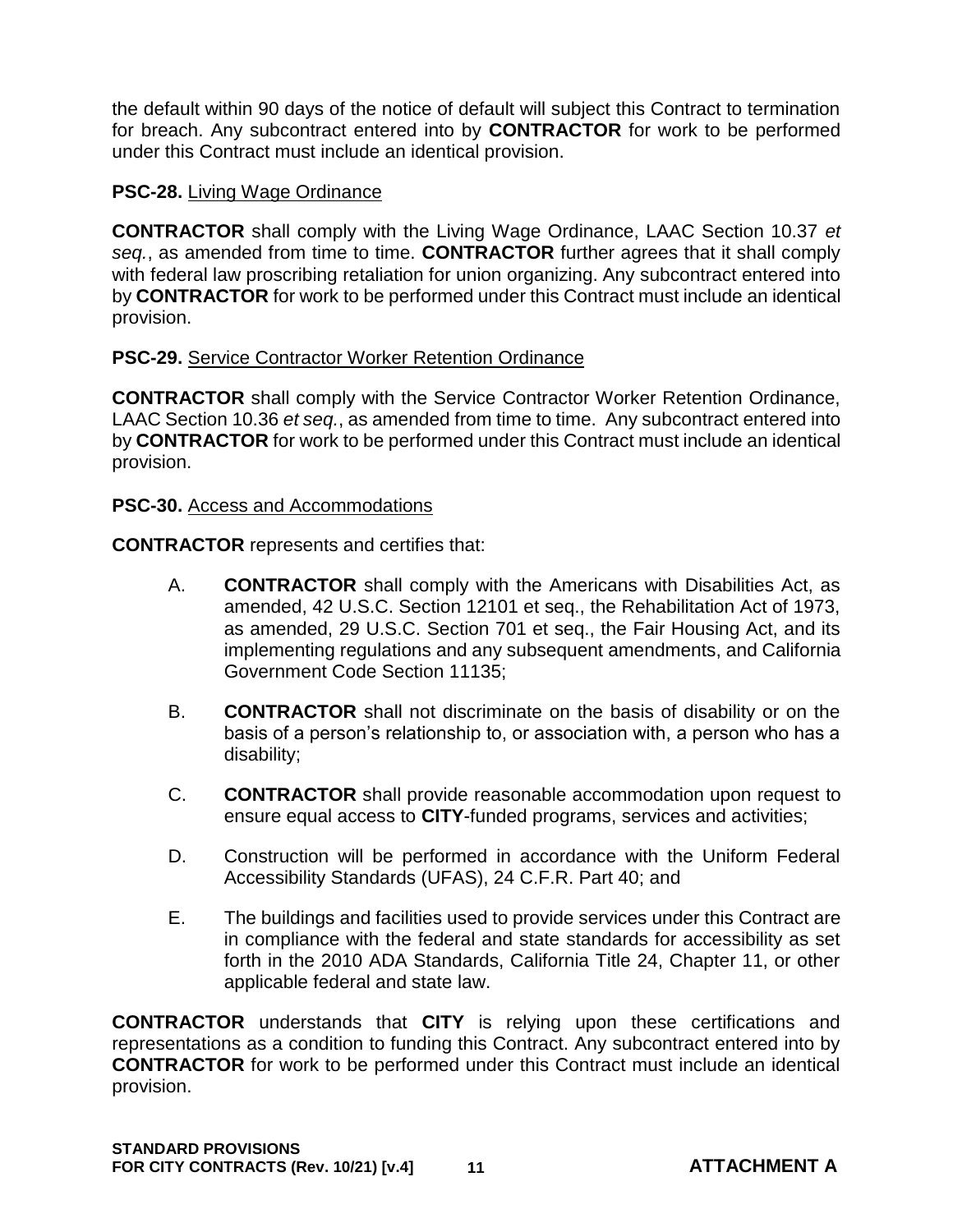## **PSC-31.** Contractor Responsibility Ordinance

**CONTRACTOR** shall comply with the Contractor Responsibility Ordinance, LAAC Section 10.40 *et seq*., as amended from time to time.

## **PSC-32.** Business Inclusion Program

Unless otherwise exempted prior to bid submission, **CONTRACTOR** shall comply with all aspects of the Business Inclusion Program as described in the Request for Proposal/Qualification process, throughout the duration of this Contract. **CONTRACTOR**  shall utilize the Business Assistance Virtual Network ("BAVN") at [https://www.labavn.org/,](https://www.labavn.org/) to perform and document outreach to Minority, Women, and Other Business Enterprises. **CONTRACTOR** shall perform subcontractor outreach activities through BAVN. **CONTRACTOR** shall not change any of its designated Subcontractors or pledged specific items of work to be performed by these Subcontractors, nor shall **CONTRACTOR** reduce their level of effort, without prior written approval of **CITY**.

## **PSC-33.** Slavery Disclosure Ordinance

**CONTRACTOR** shall comply with the Slavery Disclosure Ordinance, LAAC Section 10.41 *et seq.*, as amended from time to time. Any subcontract entered into by **CONTRACTOR**  for work to be performed under this Contract must include an identical provision.

#### **PSC-34.** First Source Hiring Ordinance

**CONTRACTOR** shall comply with the First Source Hiring Ordinance, LAAC Section 10.44 *et seq.*, as amended from time to time. Any subcontract entered into by **CONTRACTOR**  for work to be performed under this Contract must include an identical provision.

## **PSC-35.** Local Business Preference Ordinance

**CONTRACTOR** shall comply with the Local Business Preference Ordinance, LAAC Section 10.47 *et seq.*, as amended from time to time. Any subcontract entered into by **CONTRACTOR** for work to be performed under this Contract must include an identical provision.

## **PSC-36.** Iran Contracting Act

In accordance with California Public Contract Code Sections 2200-2208, all contractors entering into, or renewing contracts with **CITY** for goods and services estimated at \$1,000,000 or more are required to complete, sign, and submit the "Iran Contracting Act of 2010 Compliance Affidavit."

## **PSC-37.** Restrictions on Campaign Contributions and Fundraising in City Elections

Unless otherwise exempt, if this Contract is valued at \$100,000 or more and requires approval by an elected **CITY** office, **CONTRACTOR**, **CONTRACTOR'S** principals, and **CONTRACTOR'S** Subcontractors expected to receive at least \$100,000 for performance under the Contract, and the principals of those Subcontractors (the "Restricted Persons")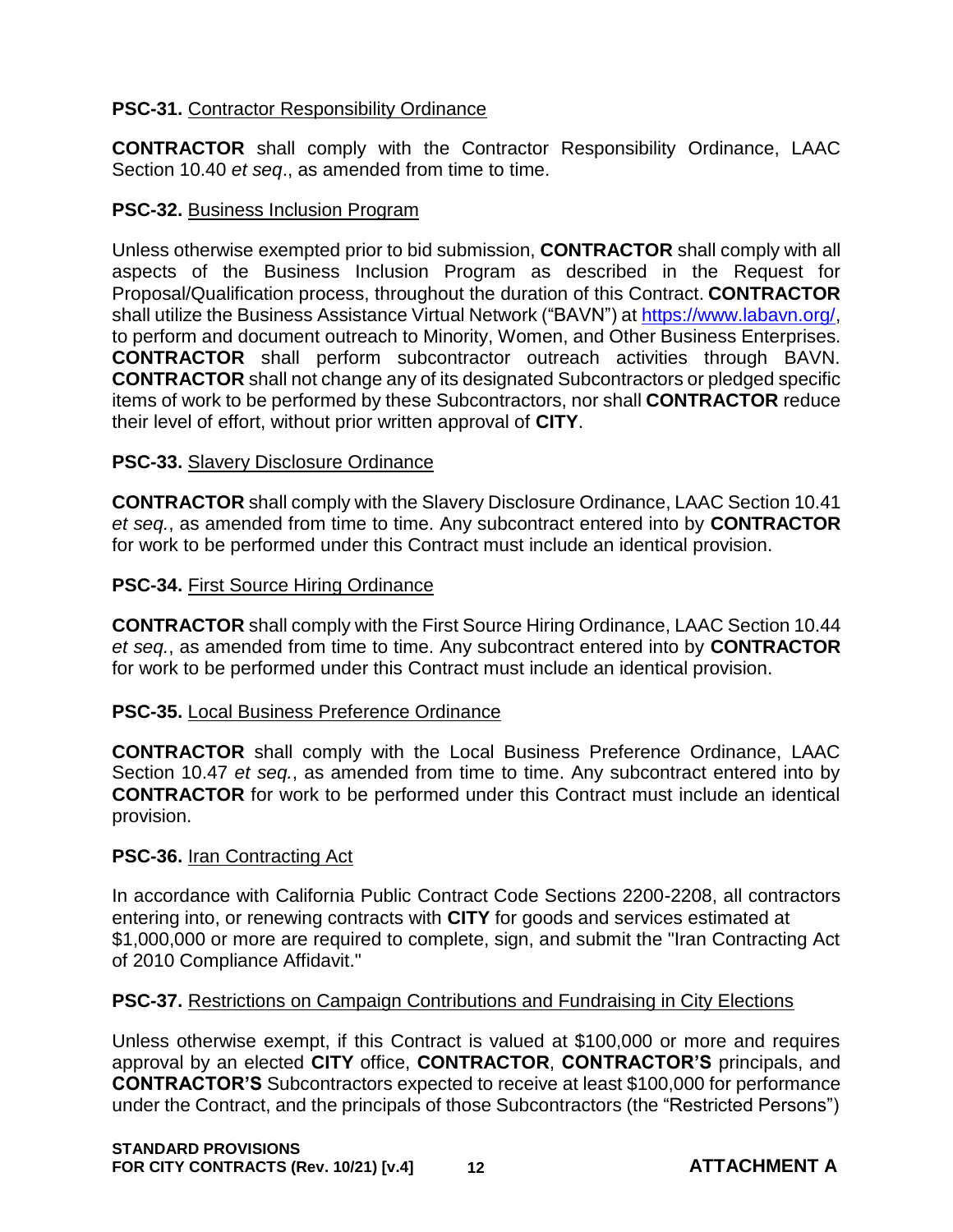shall comply with Charter Section 470(c)(12) and LAMC Section 49.7.35. Failure to comply entitles **CITY** to terminate this Contract and to pursue all available legal remedies. Charter Section 470(c)(12) and LAMC Section 49.7.35 limit the ability of the Restricted Persons to make campaign contributions to and engage in fundraising for certain elected **CITY** officials or candidates for elected **CITY** office for twelve months after this Contract is signed. Additionally, a **CONTRACTOR** subject to Charter Section 470(c)(12) is required to comply with disclosure requirements by submitting a completed and signed Ethics Commission Form 55 and to amend the information in that form as specified by law. Any **CONTRACTOR** subject to Charter Section 470(c)(12) shall include the following notice in any contract with any Subcontractor expected to receive at least \$100,000 for performance under this Contract:

> "Notice Regarding Restrictions on Campaign Contributions and Fundraising in City Elections

You are a subcontractor on City of Los Angeles Contract # . Pursuant to the City of Los Angeles Charter Section 470(c)(12) and related ordinances, you and your principals are prohibited from making campaign contributions to and fundraising for certain elected City of Los Angeles ("**CITY**") officials and candidates for elected **CITY** office for twelve months after the **CITY** contract is signed. You are required to provide the names and contact information of your principals to the **CONTRACTOR** and to amend that information within ten business days if it changes during the twelve month time period. Failure to comply may result in termination of this Contract and any other available legal remedies. Information about the restrictions may be found online at ethics.lacity.org or by calling the Los Angeles City Ethics Commission at (213) 978-1960."

## **PSC-38.** Contractors' Use of Criminal History for Consideration of Employment Applications

**CONTRACTOR** shall comply with the City Contractors' Use of Criminal History for Consideration of Employment Applications Ordinance, LAAC Section 10.48 *et seq*., as amended from time to time. Any subcontract entered into by **CONTRACTOR** for work to be performed under this Contract must include an identical provision.

## **PSC-39.** Limitation of City's Obligation to Make Payment to Contractor

Notwithstanding any other provision of this Contract, including any exhibits or attachments incorporated therein, and in order for **CITY** to comply with its governing legal requirements, **CITY** shall have no obligation to make any payments to **CONTRACTOR**  unless **CITY** shall have first made an appropriation of funds equal to or in excess of its obligation to make any payments as provided in this Contract. **CONTRACTOR** agrees that any services provided by **CONTRACTOR**, purchases made by **CONTRACTOR** or expenses incurred by **CONTRACTOR** in excess of the appropriation(s) shall be free and without charge to **CITY** and **CITY** shall have no obligation to pay for the services, purchases or expenses. **CONTRACTOR** shall have no obligation to provide any services,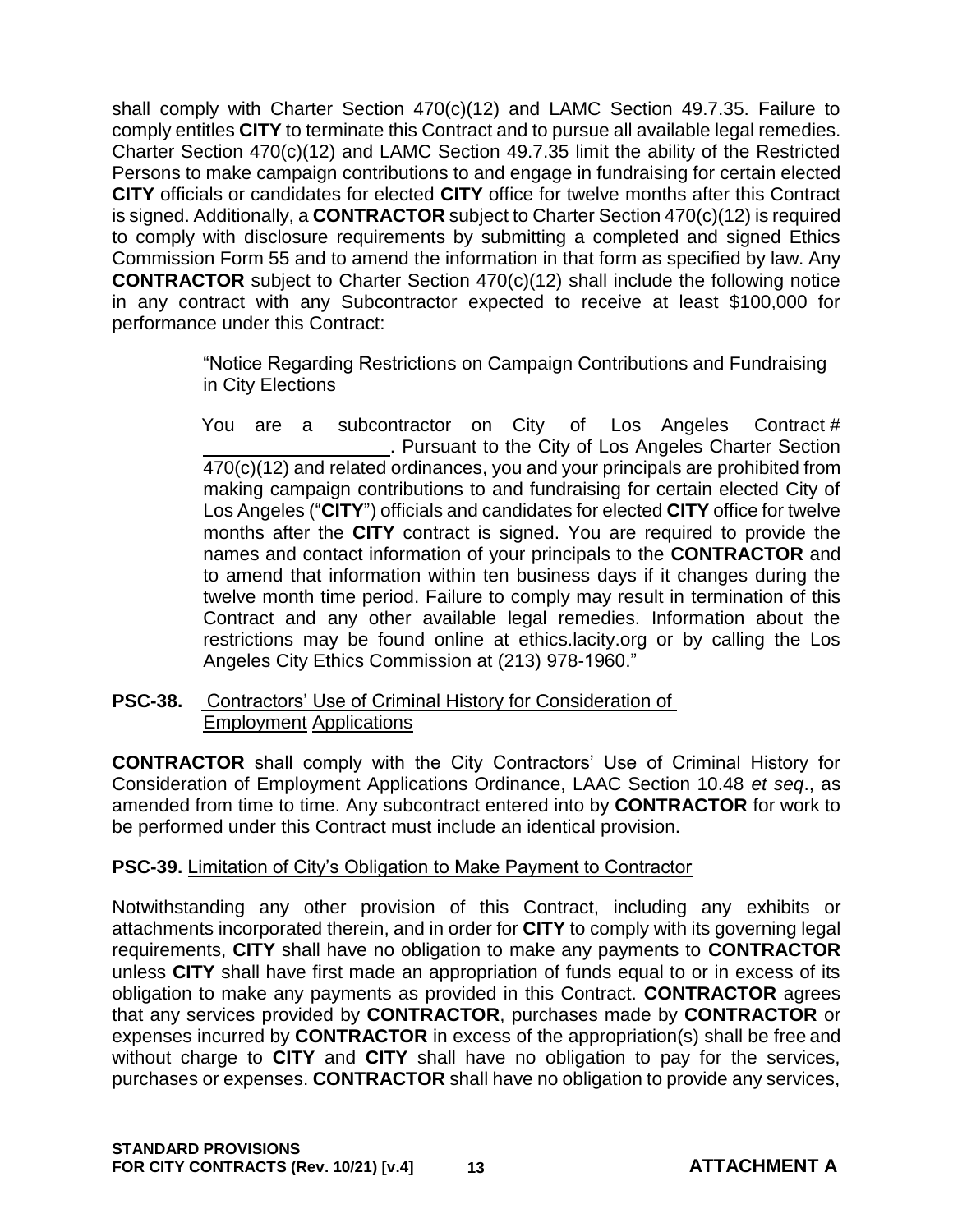provide any equipment or incur any expenses in excess of the appropriated amount(s) until **CITY** appropriates additional funds for this Contract.

## **PSC-40.** Compliance with Identity Theft Laws and Payment Card Data Security **Standards**

**CONTRACTOR** shall comply with all identity theft laws including without limitation, laws related to: (1) payment devices; (2) credit and debit card fraud; and (3) the Fair and Accurate Credit Transactions Act ("FACTA"), including its requirement relating to the content of transaction receipts provided to Customers. **CONTRACTOR** also shall comply with all requirements related to maintaining compliance with Payment Card Industry Data Security Standards ("PCI DSS"). During the performance of any service to install, program or update payment devices equipped to conduct credit or debit card transactions, including PCI DSS services, **CONTRACTOR** shall verify proper truncation of receipts in compliance with FACTA.

## **PSC-41.** Compliance with California Public Resources Code Section 5164

California Public Resources Code Section 5164 prohibits a public agency from hiring a person for employment or as a volunteer to perform services at any park, playground, or community center used for recreational purposes in a position that has supervisory or disciplinary authority over any minor, if the person has been convicted of certain crimes as referenced in the Penal Code, and articulated in California Public Resources Code Section 5164(a)(2).

If applicable, **CONTRACTOR** shall comply with California Public Resources Code Section 5164, and shall additionally adhere to all rules and regulations that have been adopted or that may be adopted by **CITY**. **CONTRACTOR** is required to have all employees, volunteers and Subcontractors (including all employees and volunteers of any Subcontractor) of **CONTRACTOR** working on premises to pass a fingerprint and background check through the California Department of Justice at **CONTRACTOR'S** sole expense, indicating that such individuals have never been convicted of certain crimes as referenced in the Penal Code and articulated in California Public Resources Code Section 5164(a)(2), if the individual will have supervisory or disciplinary authority over any minor.

# **PSC-42. Possessory Interests Tax**

Rights granted to **CONTRACTOR** by **CITY** may create a possessory interest. **CONTRACTOR** agrees that any possessory interest created may be subject to California Revenue and Taxation Code Section 107.6 and a property tax may be levied on that possessory interest. If applicable, **CONTRACTOR** shall pay the property tax. **CONTRACTOR** acknowledges that the notice required under California Revenue and Taxation Code Section 107.6 has been provided.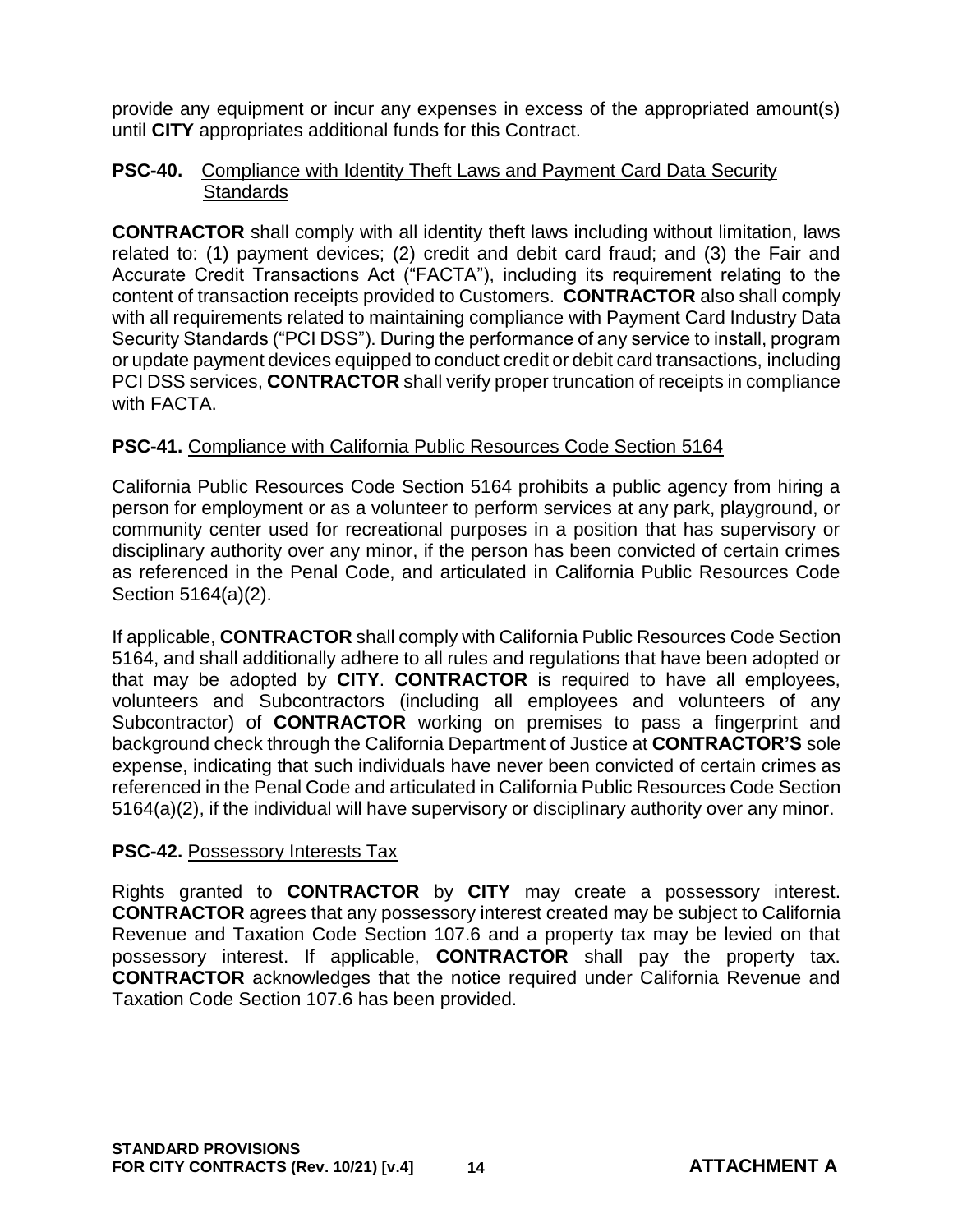## **PSC-43. Confidentiality**

All documents, information and materials provided to **CONTRACTOR** by **CITY** or developed by **CONTRACTOR** pursuant to this Contract (collectively "Confidential Information") are confidential. **CONTRACTOR** shall not provide or disclose any Confidential Information or their contents or any information therein, either orally or in writing, to any person or entity, except as authorized by **CITY** or as required by law. **CONTRACTOR** shall immediately notify **CITY** of any attempt by a third party to obtain access to any Confidential Information. This provision will survive expiration or termination of this Contract.

## **PSC-44.** COVID-19

Employees of Contractor and/or persons working on its behalf, including, but not limited to, subcontractors (collectively, "Contractor Personnel"), while performing services under this Agreement and prior to interacting in person with City employees, contractors, volunteers, or members of the public (collectively, "In-Person Services") must be fully vaccinated against the novel coronavirus 2019 ("COVID-19"). "Fully vaccinated" means that 14 or more days have passed since Contractor Personnel have received the final dose of a two-dose COVID-19 vaccine series (Moderna or Pfizer-BioNTech) or a single dose of a one-dose COVID-19 vaccine (Johnson & Johnson/Janssen) and all booster doses recommended by the Centers for Disease Control and Prevention. Prior to assigning Contractor Personnel to perform In-Person Services, Contractor shall obtain proof that such Contractor Personnel have been fully vaccinated. Contractor shall retain such proof for the document retention period set forth in this Agreement. Contractor shall grant medical or religious exemptions ("Exemptions") to Contractor Personnel as required by law. If Contractor wishes to assign Contractor Personnel with Exemptions to perform In-Person Services, Contractor shall require such Contractor Personnel to undergo weekly COVID-19 testing, with the full cost of testing to be borne by Contractor. If Contractor Personnel test positive, they shall not be assigned to perform In-Person Services or, to the extent they have already been performing In-Person Services, shall be immediately removed from those assignments. Furthermore, Contractor shall immediately notify City if Contractor Personnel performing In-Person Services (1) have tested positive for or have been diagnosed with COVID-19, (2) have been informed by a medical professional that they are likely to have COVID-19, or (3) meet the criteria for isolation under applicable government orders.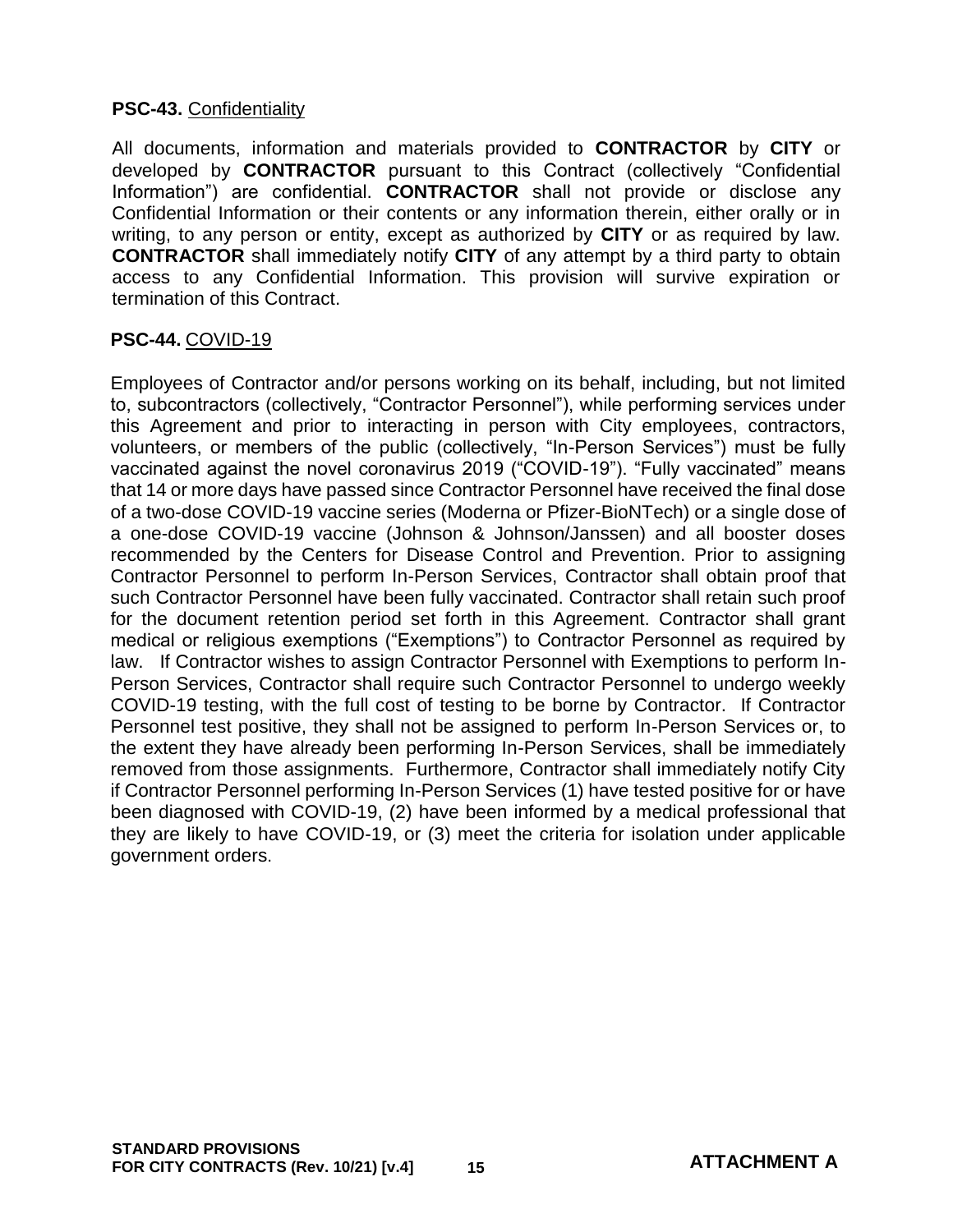#### **EXHIBIT 1**

#### **INSURANCE CONTRACTUAL REQUIREMENTS**

**CONTACT** For additional information about compliance with City Insurance and Bond requirements, contact the Office of the City Administrative Officer, Risk Management at (213) 978- RISK (7475) or go online at [www.lacity.org/cao/risk.](http://www.lacity.org/cao/risk/) The City approved Bond Assistance Program is available for those contractors who are unable to obtain the City-required performance bonds. A City approved insurance program may be available as a low cost alternative for contractors who are unable to obtain City-required insurance.

#### **CONTRACTUAL REQUIREMENTS**

CONTRACTOR AGREES THAT:

**1. Additional Insured/Loss Payee.** The CITY must be included as an Additional Insured in applicable liability policies to cover the CITY'S liability arising out of the acts or omissions of the named insured. The CITY is to be named as an Additional Named Insured and a Loss Payee As Its Interests May Appear in property insurance in which the CITY has an interest, e.g., as a lien holder.

**2. Notice of Cancellation.** All required insurance will be maintained in full force for the duration of its business with the CITY. By ordinance, all required insurance must provide at least thirty (30) days' prior written notice (ten (10) days for non-payment of premium) directly to the CITY if your insurance company elects to cancel or materially reduce coverage or limits prior to the policy expiration date, for any reason except impairment of an aggregate limit due to prior claims.

**3. Primary Coverage.** CONTRACTOR will provide coverage that is primary with respect to any insurance or self-insurance of the CITY. The CITY'S program shall be excess of this insurance and non-contributing.

**4. Modification of Coverage.** The CITY reserves the right at any time during the term of this Contract to change the amounts and types of insurance required hereunder by giving CONTRACTOR ninety (90) days' advance written notice of such change. If such change should result in substantial additional cost to CONTRACTOR, the CITY agrees to negotiate additional compensation proportional to the increased benefit to the CITY.

**5. Failure to Procure Insurance.** All required insurance must be submitted and approved by the Office of the City Administrative Officer, Risk Management prior to the inception of any operations by CONTRACTOR.

CONTRACTOR'S failure to procure or maintain required insurance or a self-insurance program during the entire term of this Contract shall constitute a material breach of this Contract under which the CITY may immediately suspend or terminate this Contract or, at its discretion, procure or renew such insurance to protect the CITY'S interests and pay any and all premiums in connection therewith and recover all monies so paid fromCONTRACTOR.

**6. Workers' Compensation.** By signing this Contract, CONTRACTOR hereby certifies that it is aware of the provisions of Section 3700 *et seq*., of the California Labor Code which require every employer to be insured against liability for Workers' Compensation or to undertake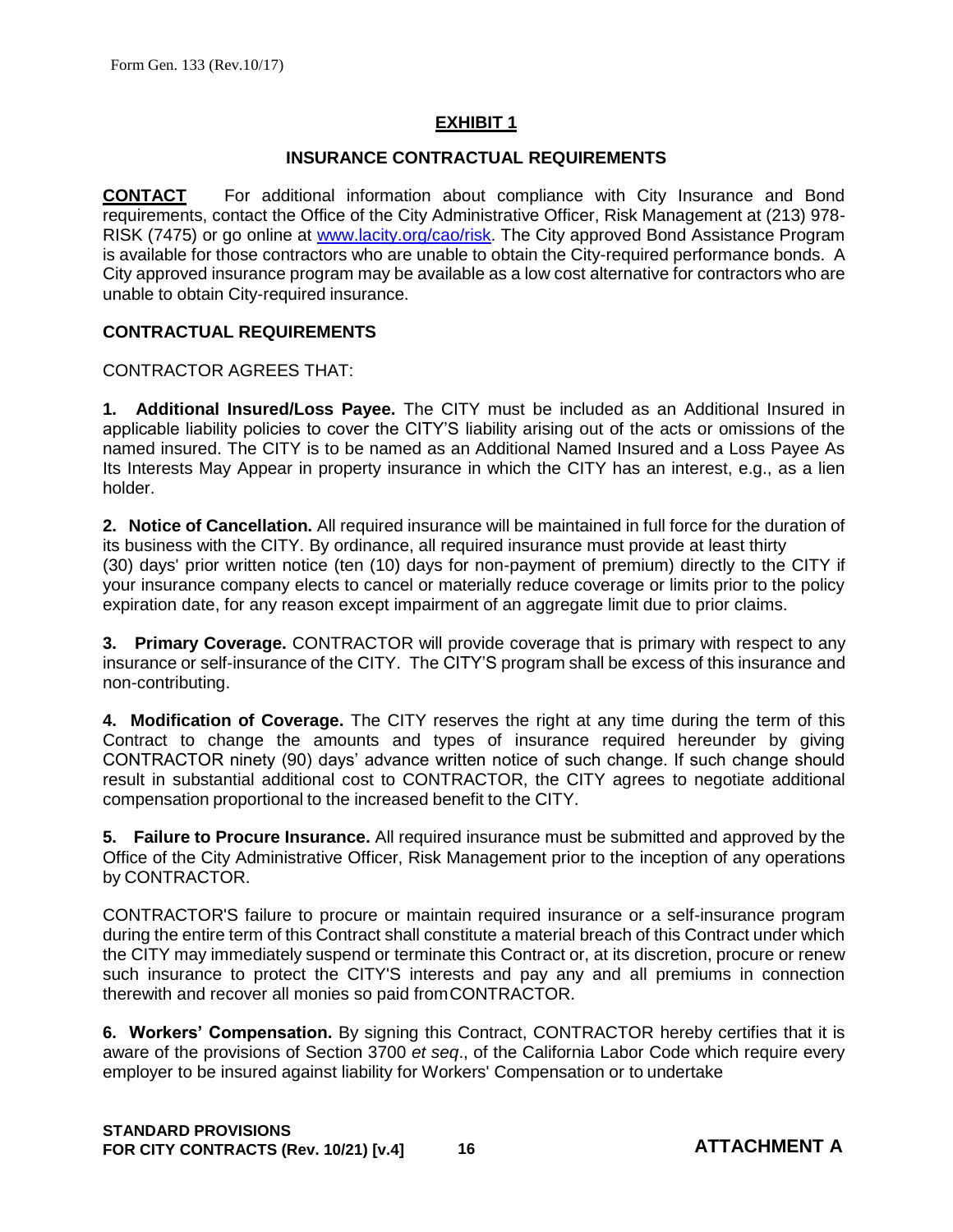self-insurance in accordance with the provisions of that Code, and that it will comply with such provisions at all time during the performance of the work pursuant to this Contract.

**7. California Licensee.** All insurance must be provided by an insurer admitted to do business in California or written through a California-licensed surplus lines broker or through an insurer otherwise acceptable to the CITY. Non-admitted coverage must contain a **Service of Suit** clause in which the underwriters agree to submit as necessary to the jurisdiction of a California court in the event of a coverage dispute. Service of process for this purpose must be allowed upon an agent in California designated by the insurer or upon the California Insurance Commissioner.

**8. Aggregate Limits/Impairment.** If any of the required insurance coverages contain annual aggregate limits, CONTRACTOR must give the CITY written notice of any pending claim or lawsuit which will materially diminish the aggregate within thirty (30) days of knowledge of same. You must take appropriate steps to restore the impaired aggregates or provide replacement insurance protection within thirty (30) days of knowledge of same. The CITY has the option to specify the minimum acceptable aggregate limit for each line of coverage required. No substantial reductions in scope of coverage which may affect the CITY'S protection are allowed without the CITY'S prior written consent.

**9. Commencement of Work.** For purposes of insurance coverage only, this Contract will be deemed to have been executed immediately upon any party hereto taking any steps that can be considered to be in furtherance of or towards performance of this Contract. The requirements in this Section supersede all other sections and provisions of this Contract, including, but not limited to, PSC-3, to the extent that any other section or provision conflicts with or impairs the provisions of thisSection.